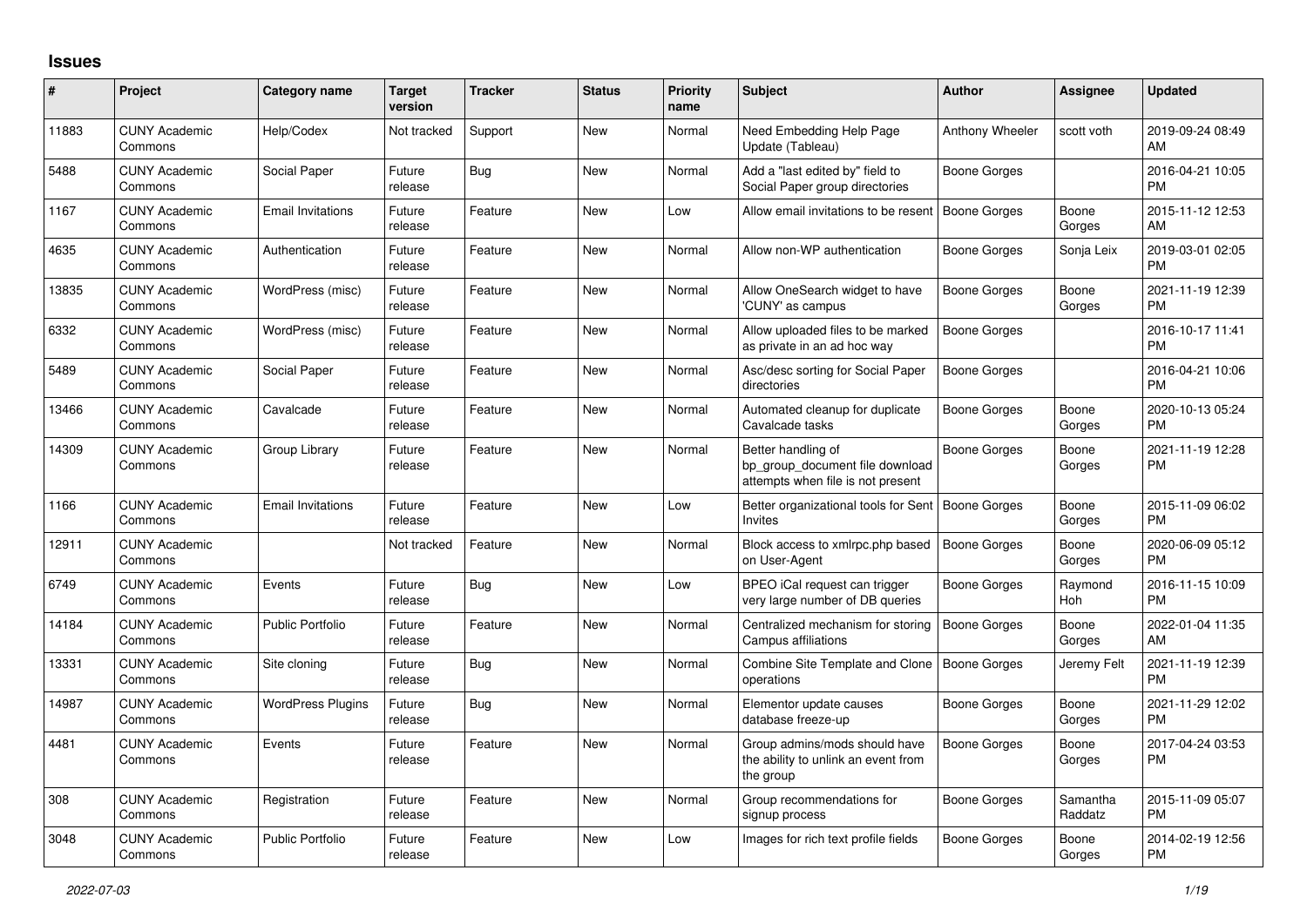| #     | Project                         | Category name                  | <b>Target</b><br>version | <b>Tracker</b> | <b>Status</b> | <b>Priority</b><br>name | <b>Subject</b>                                                                                               | Author              | <b>Assignee</b> | <b>Updated</b>                |
|-------|---------------------------------|--------------------------------|--------------------------|----------------|---------------|-------------------------|--------------------------------------------------------------------------------------------------------------|---------------------|-----------------|-------------------------------|
| 12042 | <b>CUNY Academic</b><br>Commons | <b>Email Notifications</b>     | Future<br>release        | Feature        | <b>New</b>    | Normal                  | Improved error logging for BPGES<br>send queue                                                               | <b>Boone Gorges</b> | Boone<br>Gorges | 2021-11-19 12:25<br><b>PM</b> |
| 12091 | <b>CUNY Academic</b><br>Commons | <b>Group Files</b>             | Future<br>release        | Feature        | New           | Normal                  | Improved pre-upload file validation<br>for bp-group-documents                                                | Boone Gorges        | Boone<br>Gorges | 2019-11-14 01:21<br><b>PM</b> |
| 11834 | <b>CUNY Academic</b><br>Commons | <b>Group Files</b>             | Future<br>release        | Feature        | <b>New</b>    | Normal                  | Improved tools for managing<br>group file folders                                                            | <b>Boone Gorges</b> | Sonja Leix      | 2019-09-06 03:55<br>PM        |
| 13358 | <b>CUNY Academic</b><br>Commons | Group Forums                   | Future<br>release        | Feature        | <b>New</b>    | Normal                  | Improved UI for group forum<br>threading settings                                                            | Boone Gorges        | Raymond<br>Hoh  | 2021-11-19 12:27<br><b>PM</b> |
| 13048 | <b>CUNY Academic</b><br>Commons | Shortcodes and<br>embeds       | Future<br>release        | Feature        | <b>New</b>    | Normal                  | Jupyter Notebooks support                                                                                    | Boone Gorges        |                 | 2020-07-14 11:46<br>AM        |
| 10794 | <b>CUNY Academic</b><br>Commons | Performance                    | Not tracked              | Bug            | <b>New</b>    | Normal                  | Memcached connection<br>occasionally breaks                                                                  | <b>Boone Gorges</b> | Boone<br>Gorges | 2018-12-06 03:30<br><b>PM</b> |
| 13891 | <b>CUNY Academic</b><br>Commons | Internal Tools and<br>Workflow | 2.1.0                    | Feature        | <b>New</b>    | Normal                  | Migrate automated linting to<br>GitHub Actions                                                               | <b>Boone Gorges</b> | Jeremy Felt     | 2022-06-29 11:13<br>AM        |
| 11392 | <b>CUNY Academic</b><br>Commons |                                | Future<br>release        | Bug            | <b>New</b>    | Normal                  | Migrate users away from<br><b>StatPress</b>                                                                  | <b>Boone Gorges</b> |                 | 2019-04-23 03:53<br><b>PM</b> |
| 3580  | <b>CUNY Academic</b><br>Commons | Group Blogs                    | Future<br>release        | Feature        | New           | Normal                  | Multiple blogs per group                                                                                     | <b>Boone Gorges</b> | Boone<br>Gorges | 2018-02-20 02:02<br><b>PM</b> |
| 15194 | <b>CUNY Academic</b><br>Commons | Internal Tools and<br>Workflow | 2.1.0                    | Feature        | <b>New</b>    | Normal                  | PHPCS sniff for un-restored<br>switch_to_blog() calls                                                        | Boone Gorges        | Jeremy Felt     | 2022-05-26 10:45<br>AM        |
| 10580 | <b>CUNY Academic</b><br>Commons | Information<br>Architecture    | Future<br>release        | Design/UX      | <b>New</b>    | Normal                  | Primary nav item review                                                                                      | Boone Gorges        | Sara Cannon     | 2022-06-28 01:29<br><b>PM</b> |
| 15883 | <b>CUNY Academic</b><br>Commons |                                | 2.1.0                    | Feature        | <b>New</b>    | Normal                  | Release BPGES update                                                                                         | Boone Gorges        | Boone<br>Gorges | 2022-05-26 10:39<br>AM        |
| 7022  | <b>CUNY Academic</b><br>Commons | Announcements                  | Future<br>release        | Bug            | New           | Normal                  | Sitewide announcements should<br>be displayed on, and dismissable<br>from, mapped domains                    | <b>Boone Gorges</b> | Boone<br>Gorges | 2018-03-22 10:18<br>AM        |
| 7663  | <b>CUNY Academic</b><br>Commons | Social Paper                   | Future<br>release        | Bug            | New           | Normal                  | Social Paper notifications not<br>formatted correctly on secondary<br>sites                                  | <b>Boone Gorges</b> | Boone<br>Gorges | 2018-04-16 03:52<br><b>PM</b> |
| 11024 | <b>CUNY Academic</b><br>Commons | WordPress (misc)               | Future<br>release        | Bug            | New           | Normal                  | Subsites should not show "you<br>should update your .htaccess<br>now" notice after permalink setting<br>save | <b>Boone Gorges</b> |                 | 2019-01-28 01:35<br><b>PM</b> |
| 9720  | <b>CUNY Academic</b><br>Commons | Authentication                 | Future<br>release        | Feature        | New           | Normal                  | The Commons should be an<br>oAuth provider                                                                   | <b>Boone Gorges</b> |                 | 2019-03-01 02:04<br>PM.       |
| 9926  | <b>CUNY Academic</b><br>Commons | <b>WordPress Plugins</b>       | Future<br>release        | Bug            | New           | Normal                  | twitter-mentions-as-comments<br>cron jobs can run long                                                       | Boone Gorges        | Boone<br>Gorges | 2018-10-24 12:34<br><b>PM</b> |
| 3059  | <b>CUNY Academic</b><br>Commons | Group Forums                   | Future<br>release        | Design/UX      | New           | Normal                  | Forum Post Permissable Content<br><b>Explanatory Text</b>                                                    | Chris Stein         | Chris Stein     | 2015-04-02 11:27<br>AM        |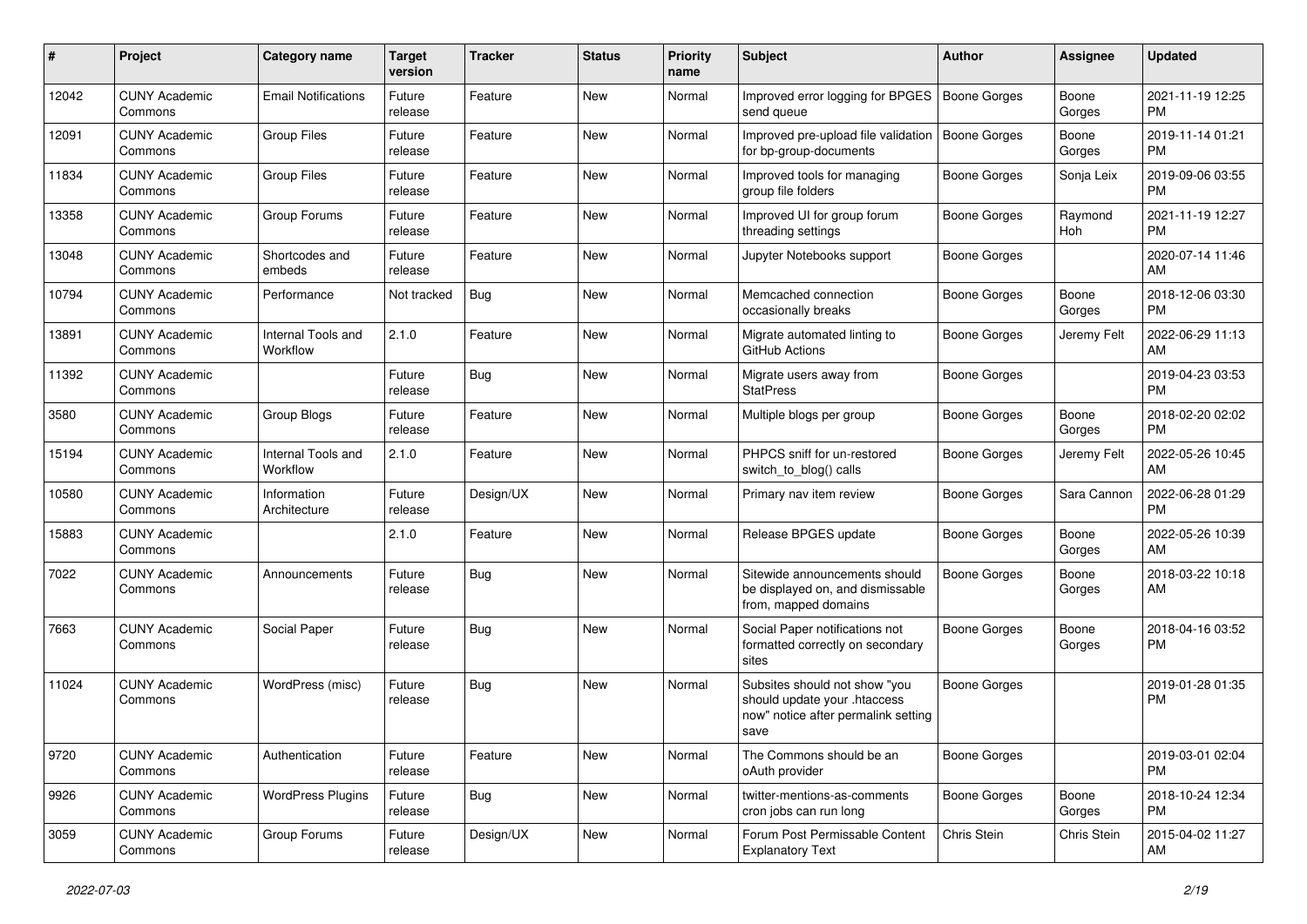| $\pmb{\#}$ | <b>Project</b>                  | <b>Category name</b>     | <b>Target</b><br>version | <b>Tracker</b> | <b>Status</b> | <b>Priority</b><br>name | <b>Subject</b>                                                               | <b>Author</b>    | Assignee          | <b>Updated</b>                |
|------------|---------------------------------|--------------------------|--------------------------|----------------|---------------|-------------------------|------------------------------------------------------------------------------|------------------|-------------------|-------------------------------|
| 3565       | <b>CUNY Academic</b><br>Commons | My Commons               | Not tracked              | Documentation  | New           | Normal                  | Load Newest inconsistencies                                                  | Chris Stein      | scott voth        | 2015-11-09 01:16<br><b>PM</b> |
| 13199      | <b>CUNY Academic</b><br>Commons | Group Forums             | Future<br>release        | Feature        | <b>New</b>    | Normal                  | Favoring Groups over bbPress<br>plugin                                       | Colin McDonald   | Colin<br>McDonald | 2021-11-19 12:28<br><b>PM</b> |
| 15210      | <b>CUNY Academic</b><br>Commons | Analytics                | Not tracked              | Design/UX      | New           | Normal                  | Google Analytics improvements                                                | Colin McDonald   | Boone<br>Gorges   | 2022-05-24 10:47<br>AM        |
| 13370      | <b>CUNY Academic</b><br>Commons | Group Library            | Future<br>release        | Feature        | <b>New</b>    | Normal                  | Library bulk deletion and folder<br>editing                                  | Colin McDonald   | Boone<br>Gorges   | 2020-10-13 10:41<br>AM        |
| 9729       | <b>CUNY Academic</b><br>Commons | <b>SEO</b>               | Not tracked              | Support        | New           | Normal                  | 503 Errors showing on<br>newlaborforum.cuny.edu                              | Diane Krauthamer | Raymond<br>Hoh    | 2018-05-22 04:48<br><b>PM</b> |
| 3615       | <b>CUNY Academic</b><br>Commons | Redmine                  | Not tracked              | Feature        | New           | Low                     | Create Redmine issues via email                                              | Dominic Giglio   | Boone<br>Gorges   | 2017-11-16 11:36<br>AM        |
| 11968      | JustPublics@365<br>MediaCamp    |                          |                          | Feature        | <b>New</b>    | Normal                  | Nanoscience Retractable Display<br>Unit                                      | Donald Cherry    | Bonnie<br>Eissner | 2021-02-19 08:50<br>AM        |
| 13457      | <b>CUNY Academic</b><br>Commons | Group Forums             | 2.0.3                    | Bug            | <b>New</b>    | High                    | Forum post not sending<br>notifications                                      | Filipa Calado    | Raymond<br>Hoh    | 2022-06-29 11:32<br>AM        |
| 11545      | <b>CUNY Academic</b><br>Commons | <b>WordPress Plugins</b> | Not tracked              | Support        | New           | Normal                  | <b>Twitter searches in WordPress</b>                                         | Gina Cherry      | Matt Gold         | 2019-09-23 01:03<br><b>PM</b> |
| 6755       | <b>CUNY Academic</b><br>Commons | WordPress (misc)         | Future<br>release        | Bug            | New           | Normal                  | Cannot Deactivate Plugin                                                     | Laura Kane       |                   | 2016-11-16 01:12<br><b>PM</b> |
| 11789      | <b>CUNY Academic</b><br>Commons | Courses                  | Future<br>release        | Feature        | <b>New</b>    | Normal                  | Ability to remove item from<br>Courses list                                  | Laurie Hurson    | Sonja Leix        | 2019-09-24 12:28<br><b>PM</b> |
| 14936      | <b>CUNY Academic</b><br>Commons |                          |                          | Bug            | New           | Normal                  | Commons websites blocked by<br>SPS campus network                            | Laurie Hurson    |                   | 2021-11-03 03:57<br><b>PM</b> |
| 14787      | <b>CUNY Academic</b><br>Commons | <b>Plugin Packages</b>   | Future<br>release        | Feature        | New           | Normal                  | Creating a "Design" plugin<br>package                                        | Laurie Hurson    | scott voth        | 2022-04-27 04:56<br><b>PM</b> |
| 14940      | <b>CUNY Academic</b><br>Commons |                          |                          | <b>Bug</b>     | <b>New</b>    | Normal                  | Discrepancy between Commons<br>profile "sites" and actual # of sites         | Laurie Hurson    |                   | 2021-11-08 11:09<br>AM        |
| 13650      | <b>CUNY Academic</b><br>Commons | Group Library            | Future<br>release        | Feature        | <b>New</b>    | Normal                  | Forum Attachments in Group<br>Library                                        | Laurie Hurson    |                   | 2021-11-19 12:30<br><b>PM</b> |
| 11879      | <b>CUNY Academic</b><br>Commons |                          | Not tracked              | <b>Bug</b>     | New           | Normal                  | Hypothesis comments appearing<br>on multiple, different pdfs across<br>blogs | Laurie Hurson    | Laurie Hurson     | 2019-09-19 02:39<br><b>PM</b> |
| 15757      | <b>CUNY Academic</b><br>Commons |                          |                          | Bug            | <b>New</b>    | Normal                  | Members # do not match                                                       | Laurie Hurson    |                   | 2022-03-30 04:52<br><b>PM</b> |
| 14475      | <b>CUNY Academic</b><br>Commons |                          | Not tracked              | Publicity      | New           | Normal                  | <b>OER Showcase Page</b>                                                     | Laurie Hurson    | Laurie Hurson     | 2021-09-14 10:46<br>AM        |
| 16199      | <b>CUNY Academic</b><br>Commons | <b>Directories</b>       | 2.0.3                    | Bug            | <b>New</b>    | Normal                  | Removed "Semester" Filter from<br><b>Courses Directory</b>                   | Laurie Hurson    | Boone<br>Gorges   | 2022-06-29 11:32<br>AM        |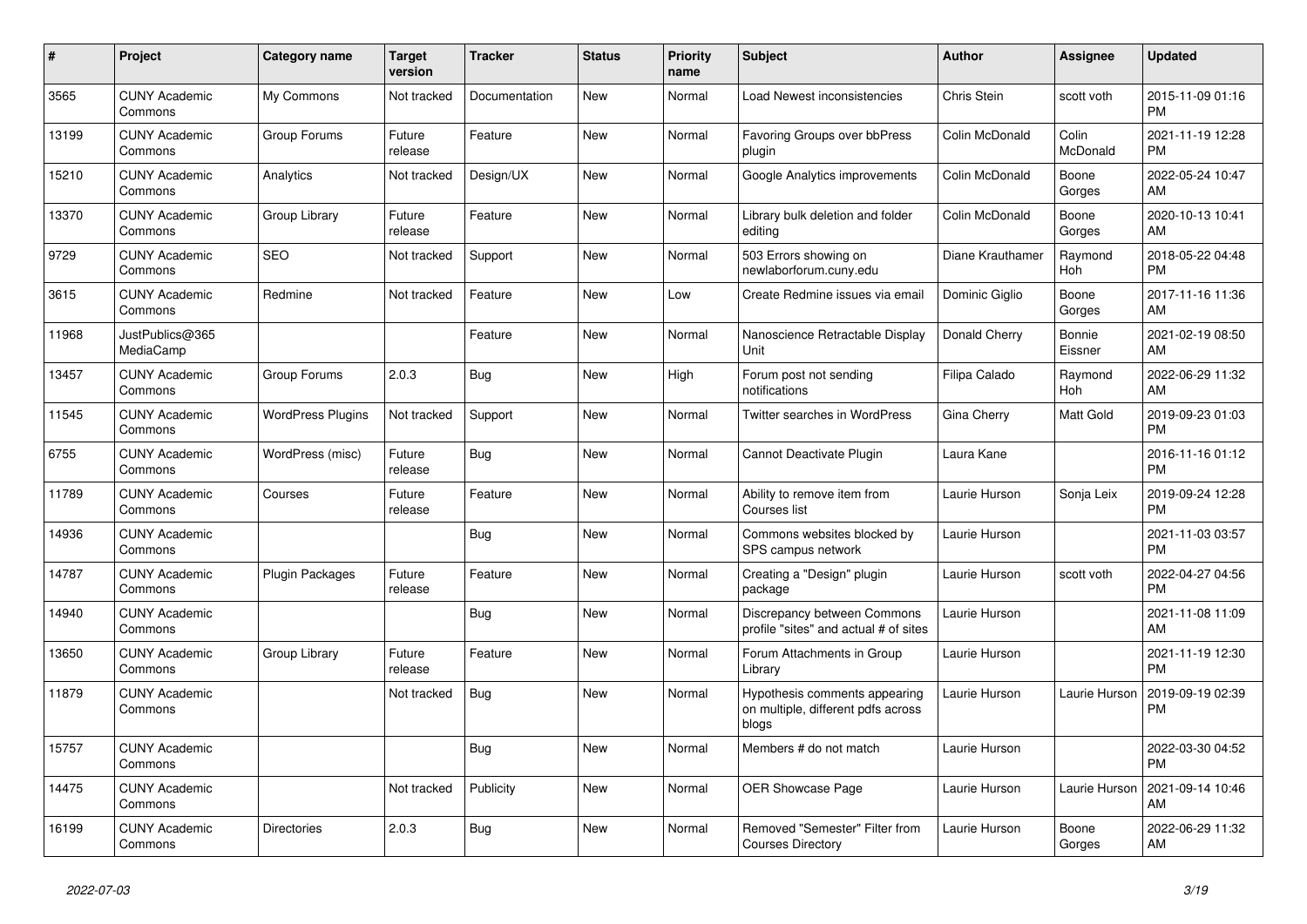| #     | Project                         | <b>Category name</b>       | Target<br>version | <b>Tracker</b> | <b>Status</b> | <b>Priority</b><br>name | <b>Subject</b>                                                                                                                                        | <b>Author</b>   | Assignee            | <b>Updated</b>                |
|-------|---------------------------------|----------------------------|-------------------|----------------|---------------|-------------------------|-------------------------------------------------------------------------------------------------------------------------------------------------------|-----------------|---------------------|-------------------------------|
| 12328 | <b>CUNY Academic</b><br>Commons |                            | Not tracked       | Support        | New           | Normal                  | Sign up Code for Non-CUNY<br>Faculty                                                                                                                  | Laurie Hurson   |                     | 2020-01-28 10:25<br>AM        |
| 12438 | <b>CUNY Academic</b><br>Commons | Courses                    | Not tracked       | Bug            | <b>New</b>    | Normal                  | Site appearing twice                                                                                                                                  | Laurie Hurson   | Boone<br>Gorges     | 2020-02-18 01:34<br><b>PM</b> |
| 11843 | <b>CUNY Academic</b><br>Commons | WordPress (misc)           | Future<br>release | Design/UX      | New           | Normal                  | Tweaking the Gutenberg Editor<br>Interface                                                                                                            | Laurie Hurson   |                     | 2022-04-26 12:00<br><b>PM</b> |
| 7624  | <b>CUNY Academic</b><br>Commons | BuddyPress (misc)          | Future<br>release | Design/UX      | New           | Normal                  | <b>BP Notifications</b>                                                                                                                               | Luke Waltzer    | Paige Dupont        | 2017-02-08 10:43<br><b>PM</b> |
| 13430 | <b>CUNY Academic</b><br>Commons | Reply By Email             | Not tracked       | Bug            | New           | Normal                  | Delay in RBE                                                                                                                                          | Luke Waltzer    | Raymond<br>Hoh      | 2020-10-13 11:16<br><b>AM</b> |
| 7928  | <b>CUNY Academic</b><br>Commons | Group Forums               | Not tracked       | <b>Bug</b>     | New           | Normal                  | Duplicate Forum post                                                                                                                                  | Luke Waltzer    | Raymond<br>Hoh      | 2017-04-11 09:27<br><b>PM</b> |
| 6078  | <b>CUNY Academic</b><br>Commons | <b>Blogs (BuddyPress)</b>  | Future<br>release | Feature        | <b>New</b>    | Normal                  | Explore Adding Network Blog<br>Metadata Plugin                                                                                                        | Luke Waltzer    | Luke Waltzer        | 2016-10-11 10:29<br><b>PM</b> |
| 8835  | <b>CUNY Academic</b><br>Commons | <b>Blogs (BuddyPress)</b>  | Future<br>release | Feature        | <b>New</b>    | Normal                  | Extend cuny is shortlinks to sites                                                                                                                    | Luke Waltzer    | Boone<br>Gorges     | 2022-04-26 11:59<br>AM        |
| 6389  | <b>CUNY Academic</b><br>Commons | <b>BuddyPress Docs</b>     | Future<br>release | Feature        | <b>New</b>    | Low                     | Make Discussion Area Visible<br>When Editing a Doc                                                                                                    | Luke Waltzer    | Boone<br>Gorges     | 2016-10-21 04:16<br>PM        |
| 7981  | <b>CUNY Academic</b><br>Commons | Social Paper               | Future<br>release | Bug            | <b>New</b>    | Normal                  | Social Paper comments should<br>not go to spam                                                                                                        | Luke Waltzer    | Boone<br>Gorges     | 2018-04-16 03:52<br><b>PM</b> |
| 8211  | <b>CUNY Academic</b><br>Commons | <b>WordPress Themes</b>    | Future<br>release | Feature        | <b>New</b>    | Normal                  | Theme Suggestions: Material<br>Design-Inspired Themes                                                                                                 | Margaret Galvan | Margaret<br>Galvan  | 2017-08-07 02:48<br><b>PM</b> |
| 12352 | <b>CUNY Academic</b><br>Commons |                            | Not tracked       | Support        | New           | Normal                  | 'posts list" page builder block<br>option                                                                                                             | Marilyn Weber   |                     | 2020-02-03 01:29<br><b>PM</b> |
| 5199  | <b>CUNY Academic</b><br>Commons | Social Paper               | Future<br>release | Feature        | New           | Normal                  | add tables to the SP editor                                                                                                                           | Marilyn Weber   |                     | 2016-10-24 11:27<br><b>AM</b> |
| 5058  | <b>CUNY Academic</b><br>Commons | Social Paper               | Future<br>release | Feature        | <b>New</b>    | Low                     | Can there be a clearer signal that<br>even when comments have<br>already been made you add<br>comments by clicking on the side?<br>(SP suggestion #5) | Marilyn Weber   | Samantha<br>Raddatz | 2016-02-11 10:24<br><b>PM</b> |
| 5992  | <b>CUNY Academic</b><br>Commons | <b>Email Notifications</b> | Future<br>release | Feature        | New           | Normal                  | Changing the From line of<br>autogenerated blog emails                                                                                                | Marilyn Weber   |                     | 2018-09-27 05:19<br><b>PM</b> |
| 12382 | <b>CUNY Academic</b><br>Commons | Membership                 | Not tracked       | Support        | New           | Normal                  | Email request change                                                                                                                                  | Marilyn Weber   | Marilyn<br>Weber    | 2020-02-06 12:56<br><b>PM</b> |
| 15565 | <b>CUNY Academic</b><br>Commons |                            |                   | Support        | <b>New</b>    | Normal                  | Events - send updates to an email<br>listserv                                                                                                         | Marilyn Weber   |                     | 2022-03-10 01:06<br><b>PM</b> |
| 5397  | <b>CUNY Academic</b><br>Commons | Social Paper               | Future<br>release | Feature        | <b>New</b>    | Normal                  | frustrating to have to<br>enable/disable in SP                                                                                                        | Marilyn Weber   | Samantha<br>Raddatz | 2016-04-20 03:39<br>PM        |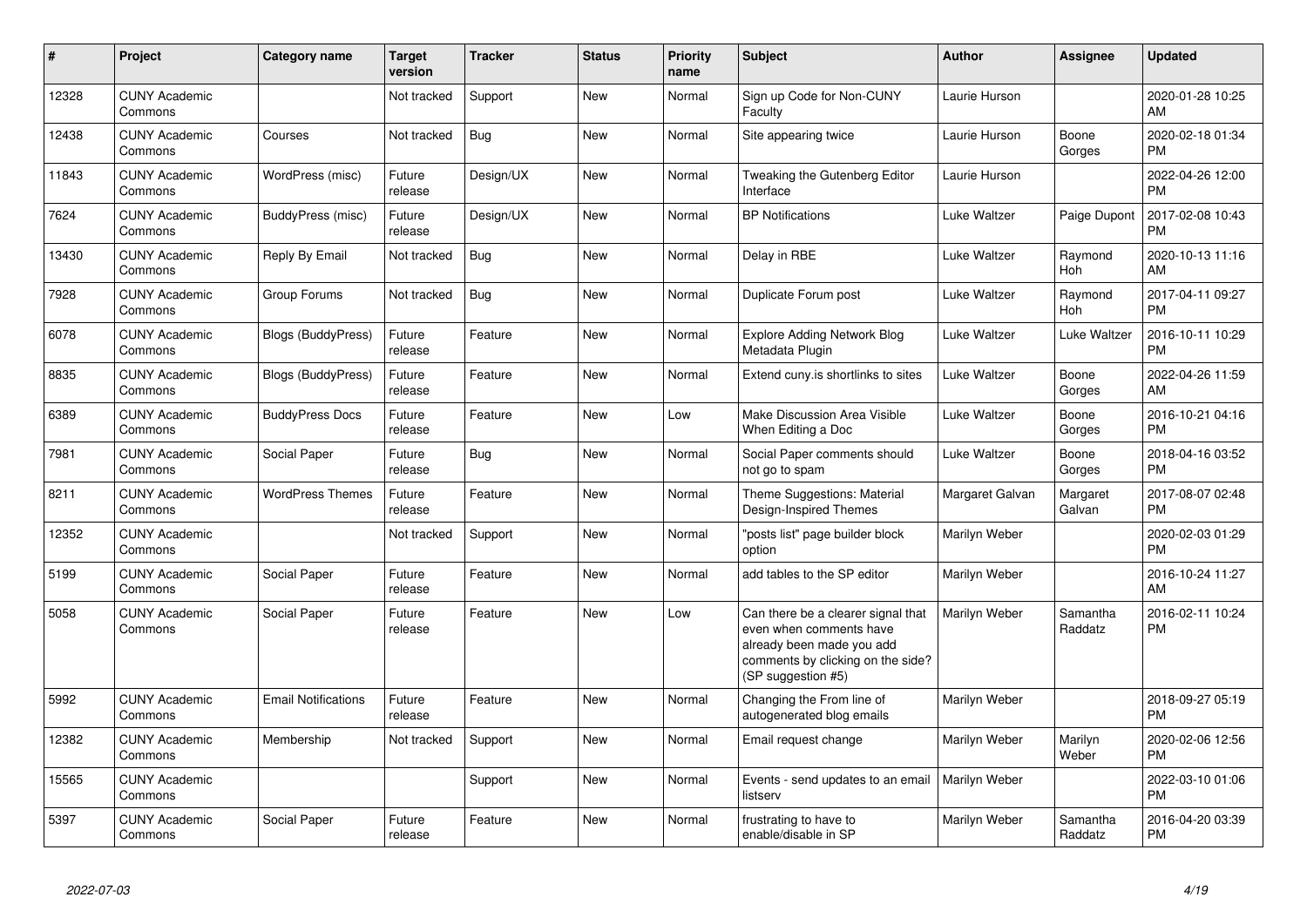| #     | Project                         | <b>Category name</b>     | <b>Target</b><br>version | Tracker   | <b>Status</b> | <b>Priority</b><br>name | <b>Subject</b>                                                                                                                               | Author           | Assignee            | <b>Updated</b>                |
|-------|---------------------------------|--------------------------|--------------------------|-----------|---------------|-------------------------|----------------------------------------------------------------------------------------------------------------------------------------------|------------------|---------------------|-------------------------------|
| 5050  | <b>CUNY Academic</b><br>Commons | Social Paper             | Future<br>release        | Feature   | New           | Low                     | Making comments visible in SP<br>editing mode (SP suggestion #1)                                                                             | Marilyn Weber    | Samantha<br>Raddatz | 2019-09-17 11:10<br><b>PM</b> |
| 15045 | <b>CUNY Academic</b><br>Commons |                          |                          | Support   | New           | Normal                  | no result for KCeL in the search<br>box on the commons                                                                                       | Marilyn Weber    |                     | 2021-12-10 11:29<br>AM        |
| 8607  | <b>CUNY Academic</b><br>Commons |                          | Not tracked              | Support   | New           | Normal                  | Paypal?                                                                                                                                      | Marilyn Weber    | Matt Gold           | 2018-05-15 01:37<br><b>PM</b> |
| 13286 | <b>CUNY Academic</b><br>Commons |                          | Not tracked              | Support   | New           | Normal                  | problem connecting with<br>WordPress app                                                                                                     | Marilyn Weber    | Raymond<br>Hoh      | 2020-09-08 11:16<br>AM        |
| 15685 | <b>CUNY Academic</b><br>Commons |                          |                          | Support   | New           | High                    | problem with chrome?                                                                                                                         | Marilyn Weber    |                     | 2022-04-25 03:40<br><b>PM</b> |
| 5282  | <b>CUNY Academic</b><br>Commons | Social Paper             | Future<br>release        | Bug       | New           | Normal                  | Replying via email directs to paper<br>but not individual comment.                                                                           | Marilyn Weber    | Raymond<br>Hoh      | 2016-03-02 01:48<br><b>PM</b> |
| 5053  | <b>CUNY Academic</b><br>Commons | Social Paper             | Future<br>release        | Feature   | New           | Low                     | Scrollable menu to add readers<br>(SP suggestion #4)                                                                                         | Marilyn Weber    | Samantha<br>Raddatz | 2016-04-21 05:21<br><b>PM</b> |
| 5052  | <b>CUNY Academic</b><br>Commons | Social Paper             | Future<br>release        | Feature   | New           | Low                     | Sentence by sentence or line by<br>line comments (SP suggestion #3)                                                                          | Marilyn Weber    | Boone<br>Gorges     | 2016-02-11 10:24<br><b>PM</b> |
| 15816 | <b>CUNY Academic</b><br>Commons |                          | Not tracked              | Support   | New           | Normal                  | slow loading at SPS                                                                                                                          | Marilyn Weber    |                     | 2022-04-05 01:26<br><b>PM</b> |
| 5205  | <b>CUNY Academic</b><br>Commons | Social Paper             | Future<br>release        | Feature   | New           | Normal                  | Social Paper folders                                                                                                                         | Marilyn Weber    |                     | 2016-02-11 10:24<br><b>PM</b> |
| 14911 | <b>CUNY Academic</b><br>Commons | <b>WordPress Themes</b>  | Not tracked              | Support   | New           | Normal                  | Twentytwentyone theme                                                                                                                        | Marilyn Weber    |                     | 2021-10-28 10:37<br>AM        |
| 16307 | <b>CUNY Academic</b><br>Commons |                          |                          | Bug       | New           | Normal                  | Add brief messaging to<br>accept/decline group membership<br>requests                                                                        | Matt Gold        | Boone<br>Gorges     | 2022-06-27 06:13<br><b>PM</b> |
| 364   | <b>CUNY Academic</b><br>Commons | <b>WordPress Plugins</b> | Future<br>release        | Feature   | New           | Normal                  | <b>Bulletin Board</b>                                                                                                                        | <b>Matt Gold</b> |                     | 2015-01-05 08:50<br><b>PM</b> |
| 13949 | <b>CUNY Academic</b><br>Commons |                          | Not tracked              | Bug       | New           | Normal                  | Continued debugging of runaway<br>MySQL connections                                                                                          | Matt Gold        | Boone<br>Gorges     | 2021-09-14 10:42<br>AM        |
| 3657  | <b>CUNY Academic</b><br>Commons | WordPress (misc)         | Not tracked              | Feature   | <b>New</b>    | Normal                  | Create alert for GC email<br>addresses                                                                                                       | <b>Matt Gold</b> | Matt Gold           | 2016-04-14 11:29<br><b>PM</b> |
| 9908  | <b>CUNY Academic</b><br>Commons |                          | Not tracked              | Feature   | <b>New</b>    | Normal                  | Is it possible to send email<br>updates to users (or an email<br>address not on the list) for only a<br>single page AFTER being<br>prompted? | Michael Shields  | scott voth          | 2018-06-11 01:34<br><b>PM</b> |
| 3509  | <b>CUNY Academic</b><br>Commons | Publicity                | 1.7                      | Publicity | New           | Normal                  | Create 1.7 digital signage imagery   Micki Kaufman                                                                                           |                  | Marilyn<br>Weber    | 2014-10-01 12:40<br><b>PM</b> |
| 2753  | <b>CUNY Academic</b><br>Commons | Public Portfolio         | Future<br>release        | Feature   | New           | Normal                  | Create actual actual tagification in<br>academic interests and other<br>fields                                                               | Micki Kaufman    | Boone<br>Gorges     | 2015-01-05 08:52<br><b>PM</b> |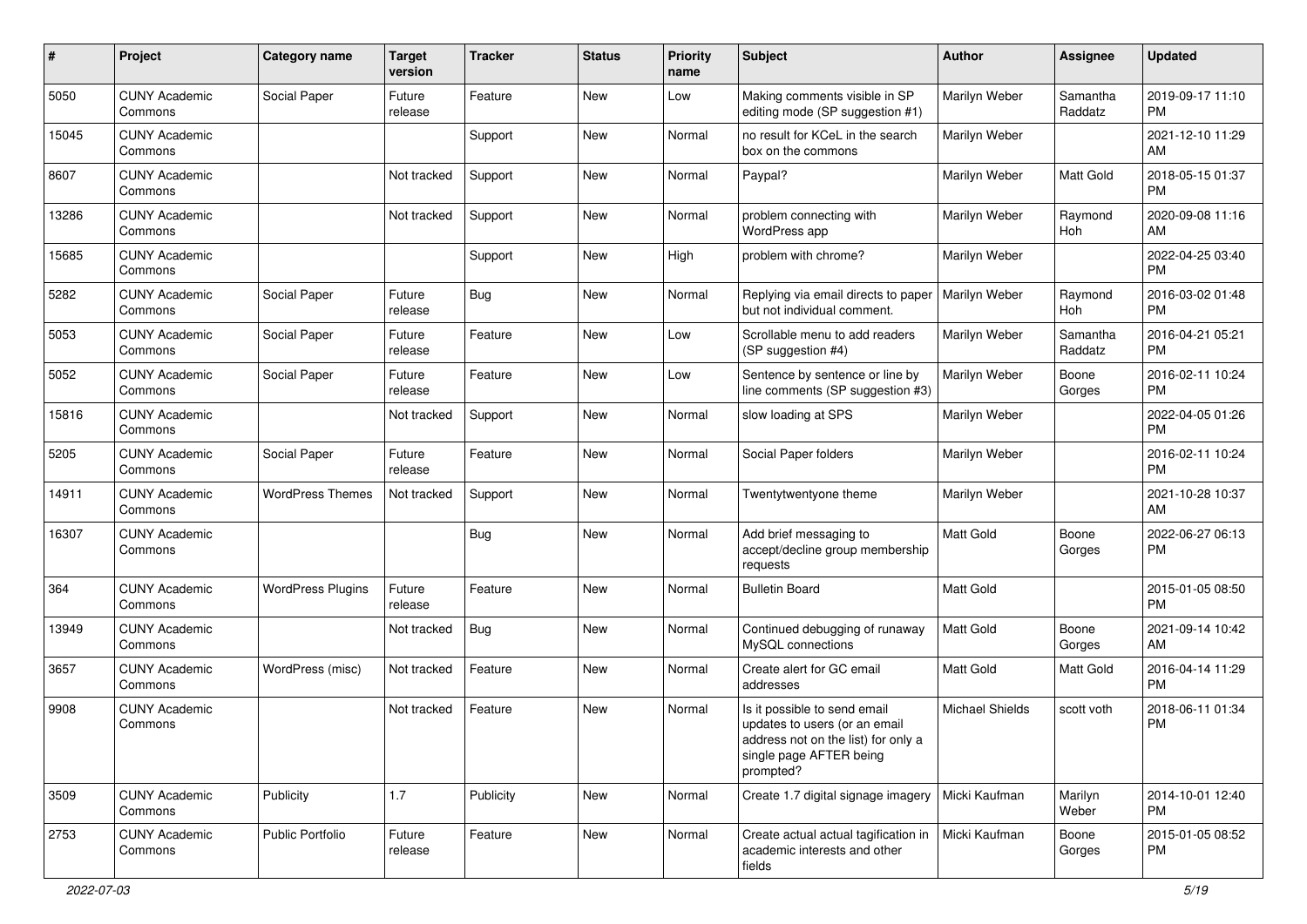| #     | <b>Project</b>                  | Category name            | <b>Target</b><br>version | <b>Tracker</b> | <b>Status</b> | <b>Priority</b><br>name | <b>Subject</b>                                          | <b>Author</b>           | Assignee            | <b>Updated</b>                |
|-------|---------------------------------|--------------------------|--------------------------|----------------|---------------|-------------------------|---------------------------------------------------------|-------------------------|---------------------|-------------------------------|
| 3506  | <b>CUNY Academic</b><br>Commons | Publicity                | 1.7                      | Publicity      | <b>New</b>    | Normal                  | Prepare 1.7 email messaging                             | Micki Kaufman           | Micki<br>Kaufman    | 2014-10-01 12:36<br><b>PM</b> |
| 9346  | <b>CUNY Academic</b><br>Commons | WordPress (misc)         | Not tracked              | <b>Bug</b>     | New           | Normal                  | Clone cetls.bmcc.cuny.edu for<br>development            | Owen Roberts            | Raymond<br>Hoh      | 2018-03-06 05:35<br><b>PM</b> |
| 6665  | <b>CUNY Academic</b><br>Commons |                          | Not tracked              | Publicity      | New           | Normal                  | Dead Link in 1.10 announcement<br>post                  | Paige Dupont            | Stephen Real        | 2016-12-01 03:11<br><b>PM</b> |
| 5182  | <b>CUNY Academic</b><br>Commons | Social Paper             | Future<br>release        | Design/UX      | New           | Normal                  | "Publishing" a private paper on<br>social paper?        | Raffi<br>Khatchadourian | Boone<br>Gorges     | 2016-10-13 04:12<br><b>PM</b> |
| 16294 | <b>CUNY Academic</b><br>Commons |                          |                          | Bug            | <b>New</b>    | Urgent                  | CAC is down                                             | Raffi<br>Khatchadourian |                     | 2022-06-27 02:00<br><b>PM</b> |
| 5183  | <b>CUNY Academic</b><br>Commons | Social Paper             | Future<br>release        | Design/UX      | <b>New</b>    | Normal                  | Creating a new paper when<br>viewing an existing paper  | Raffi<br>Khatchadourian | Samantha<br>Raddatz | 2016-02-02 12:09<br><b>PM</b> |
| 8498  | <b>CUNY Academic</b><br>Commons | <b>WordPress Plugins</b> | Future<br>release        | Feature        | <b>New</b>    | Low                     | <b>Gravity Forms Email Users</b>                        | Raffi<br>Khatchadourian | Matt Gold           | 2017-10-13 12:58<br><b>PM</b> |
| 14792 | <b>CUNY Academic</b><br>Commons |                          |                          | Bug            | <b>New</b>    | Normal                  | Inconsistent email notifications<br>from gravity forms  | Raffi<br>Khatchadourian |                     | 2021-10-04 01:50<br><b>PM</b> |
| 16314 | <b>CUNY Academic</b><br>Commons | <b>WordPress Plugins</b> |                          | Feature        | <b>New</b>    | Normal                  | Install Multicollab plug-in?                            | Raffi<br>Khatchadourian |                     | 2022-06-29 03:44<br><b>PM</b> |
| 9420  | <b>CUNY Academic</b><br>Commons | cuny.is                  | Not tracked              | Feature        | <b>New</b>    | Normal                  | Request for http://cuny.is/streams                      | Raffi<br>Khatchadourian | Marilyn<br>Weber    | 2018-04-02 10:08<br>AM        |
| 11243 | <b>CUNY Academic</b><br>Commons | BuddyPress (misc)        | Future<br>release        | <b>Bug</b>     | <b>New</b>    | Normal                  | Audit bp-custom.php                                     | Raymond Hoh             | Raymond<br>Hoh      | 2022-04-26 11:59<br>AM        |
| 14496 | <b>CUNY Academic</b><br>Commons | Domain Mapping           | Future<br>release        | Bug            | <b>New</b>    | Normal                  | Mapped domain SSO uses<br>third-party cookies           | Raymond Hoh             | Raymond<br>Hoh      | 2021-05-24 04:03<br><b>PM</b> |
| 16255 | <b>CUNY Academic</b><br>Commons | WordPress (misc)         |                          | Bug            | <b>New</b>    | Normal                  | Need to define 'MULTISITE'<br>constant in wp-config.php | Raymond Hoh             |                     | 2022-06-19 09:31<br>AM        |
| 16319 | <b>CUNY Academic</b><br>Commons | <b>WordPress Plugins</b> | 2.0.3                    | Bug            | New           | Normal                  | Request for Events Calendar Pro<br>5.14.2 update        | Raymond Hoh             | Raymond<br>Hoh      | 2022-07-01 04:16<br><b>PM</b> |
| 14908 | <b>CUNY Academic</b><br>Commons | Performance              |                          | Bug            | New           | Normal                  | Stale object cache on cdev                              | Raymond Hoh             | Boone<br>Gorges     | 2021-12-07 09:45<br>AM        |
| 16177 | <b>CUNY Academic</b><br>Commons | Reply By Email           |                          | Bug            | New           | Normal                  | Switch to Inbound mode for RBE                          | Raymond Hoh             | Raymond<br>Hoh      | 2022-05-30 04:32<br><b>PM</b> |
| 3691  | <b>CUNY Academic</b><br>Commons | <b>WordPress Plugins</b> | Future<br>release        | Bug            | New           | Normal                  | <b>WPMU Domain Mapping</b><br>Debugging on cdev         | Raymond Hoh             | Matt Gold           | 2014-12-12 09:04<br>AM        |
| 4222  | <b>CUNY Academic</b><br>Commons | <b>User Experience</b>   | Future<br>release        | Design/UX      | <b>New</b>    | Normal                  | Add information to 'Delete<br>Account' page             | Samantha Raddatz        | scott voth          | 2015-06-26 11:35<br>AM        |
| 4225  | <b>CUNY Academic</b><br>Commons | <b>DiRT</b> Integration  | Future<br>release        | Design/UX      | <b>New</b>    | Normal                  | Add information to DIRT page (in<br>Create a Group)     | Samantha Raddatz        | Matt Gold           | 2015-06-26 03:14<br><b>PM</b> |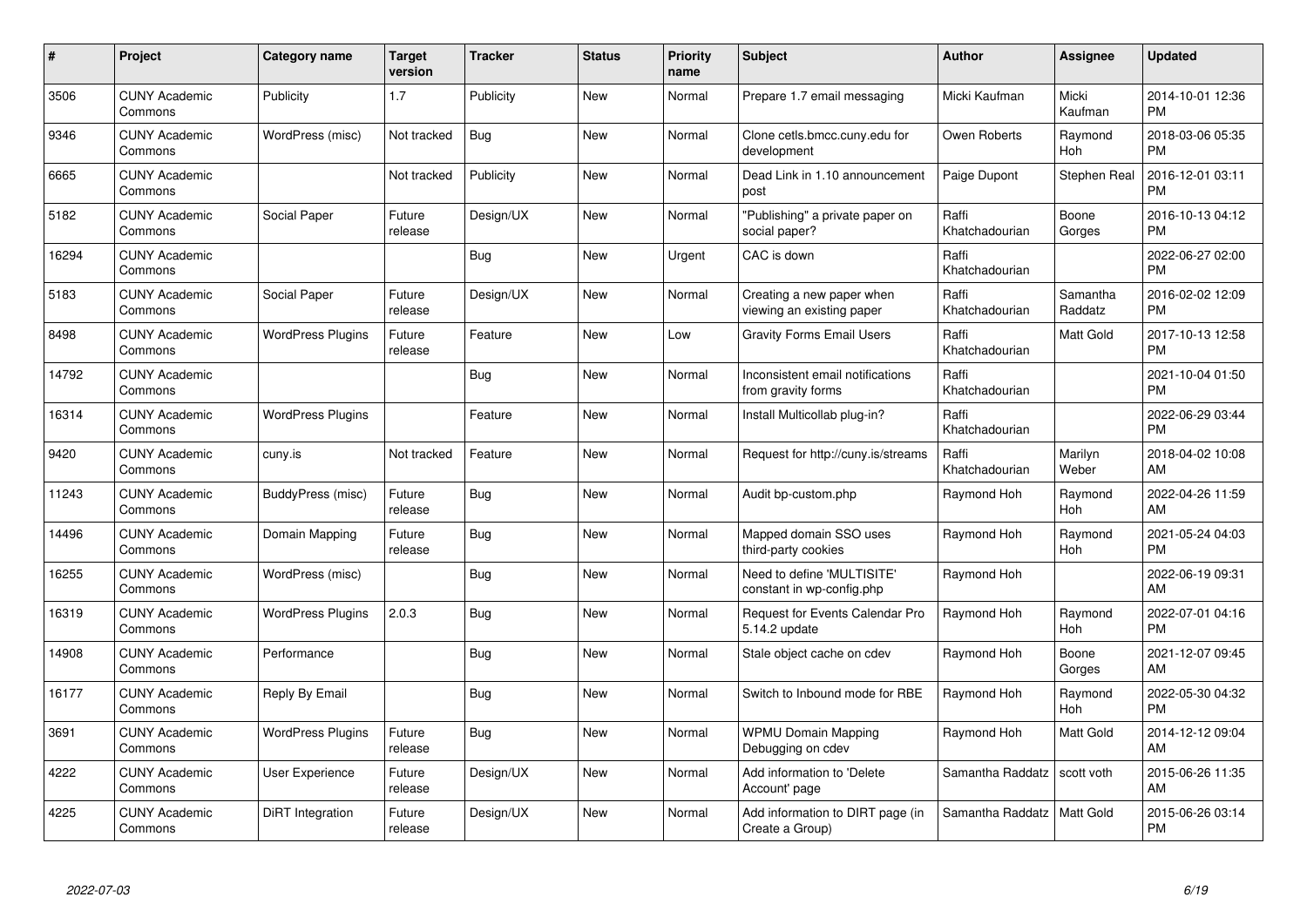| #     | Project                         | <b>Category name</b>     | <b>Target</b><br>version | <b>Tracker</b> | <b>Status</b> | <b>Priority</b><br>name | Subject                                                                              | <b>Author</b>    | <b>Assignee</b>     | <b>Updated</b>                |
|-------|---------------------------------|--------------------------|--------------------------|----------------|---------------|-------------------------|--------------------------------------------------------------------------------------|------------------|---------------------|-------------------------------|
| 4226  | <b>CUNY Academic</b><br>Commons | <b>BuddyPress Docs</b>   | Future<br>release        | Design/UX      | New           | Normal                  | Add option to connect a Doc with<br>a Group                                          | Samantha Raddatz | Samantha<br>Raddatz | 2015-09-09 04:08<br><b>PM</b> |
| 4253  | <b>CUNY Academic</b><br>Commons | <b>Public Portfolio</b>  | Future<br>release        | Design/UX      | New           | Normal                  | Encourage users to add portfolio<br>content                                          | Samantha Raddatz | Samantha<br>Raddatz | 2015-07-07 11:32<br>AM        |
| 4592  | <b>CUNY Academic</b><br>Commons | Events                   | Future<br>release        | Design/UX      | New           | Normal                  | Event Creation - Venue Dropdown<br>Slow                                              | Samantha Raddatz | Boone<br>Gorges     | 2015-09-14 04:56<br><b>PM</b> |
| 4622  | <b>CUNY Academic</b><br>Commons | Public Portfolio         | Future<br>release        | Design/UX      | New           | Normal                  | <b>Profile Visibility Settings</b>                                                   | Samantha Raddatz | Samantha<br>Raddatz | 2015-09-21 12:18<br><b>PM</b> |
| 5298  | <b>CUNY Academic</b><br>Commons |                          | Not tracked              | Publicity      | New           | Normal                  | Survey Pop-Up Text                                                                   | Samantha Raddatz | Samantha<br>Raddatz | 2016-03-22 12:27<br><b>PM</b> |
| 10226 | <b>CUNY Academic</b><br>Commons | Courses                  | Future<br>release        | Feature        | New           | Normal                  | Add "My Courses" to drop down<br>list                                                | scott voth       | Boone<br>Gorges     | 2021-11-19 12:42<br>PM.       |
| 11393 | <b>CUNY Academic</b><br>Commons |                          | Not tracked              | Publicity      | <b>New</b>    | Normal                  | After 1.15 release, ceate a hero<br>slide and post about adding a site<br>to a group | scott voth       | Patrick<br>Sweeney  | 2019-05-14 10:32<br>AM.       |
| 12573 | <b>CUNY Academic</b><br>Commons | <b>WordPress Plugins</b> | Future<br>release        | <b>Bug</b>     | New           | Normal                  | <b>CommentPress Core Issues</b>                                                      | scott voth       |                     | 2020-03-24 04:32<br><b>PM</b> |
| 14394 | <b>CUNY Academic</b><br>Commons |                          | Not tracked              | Feature        | <b>New</b>    | Normal                  | Commons News Site - redesign                                                         | scott voth       | scott voth          | 2021-09-14 10:46<br>AM.       |
| 11860 | <b>CUNY Academic</b><br>Commons | Registration             | Future<br>release        | Feature        | New           | Normal                  | Ensure Students Are Aware They<br>Can Use Aliases At Registration                    | scott voth       |                     | 2019-09-24 08:46<br>AM        |
| 11531 | <b>CUNY Academic</b><br>Commons | Events                   | Future<br>release        | Feature        | New           | Normal                  | Main Events calendar should<br>include non-public events that<br>user has access to  | scott voth       | Boone<br>Gorges     | 2019-06-11 10:00<br>AM        |
| 10839 | <b>CUNY Academic</b><br>Commons | About page               | Not tracked              | Support        | New           | Normal                  | <b>Mission Statement Needs</b><br>Revision                                           | scott voth       | Matt Gold           | 2018-12-26 10:58<br>AM        |
| 4535  | <b>CUNY Academic</b><br>Commons | My Commons               | Future<br>release        | Bug            | New           | Low                     | My Commons filter issue                                                              | scott voth       | Raymond<br>Hoh      | 2015-09-01 11:17<br>AM        |
| 10354 | <b>CUNY Academic</b><br>Commons | Public Portfolio         | Future<br>release        | Feature        | New           | Normal                  | Opt out of Having a Profile Page                                                     | scott voth       | Chris Stein         | 2020-05-12 10:43<br>AM        |
| 11496 | <b>CUNY Academic</b><br>Commons | Public Portfolio         | 1.15.2                   | Support        | New           | Normal                  | Replace Twitter Icon on Member<br>Portfolio page                                     | scott voth       | Boone<br>Gorges     | 2019-06-06 01:03<br><b>PM</b> |
| 12247 | <b>CUNY Academic</b><br>Commons | Publicity                | Not tracked              | Support        | New           | Normal                  | Screenshot of First Commons<br>Homepage                                              | scott voth       | scott voth          | 2020-01-14 12:08<br><b>PM</b> |
| 15767 | <b>CUNY Academic</b><br>Commons | WordPress (misc)         |                          | Support        | New           | Normal                  | Site loading slowly                                                                  | scott voth       | Boone<br>Gorges     | 2022-04-04 08:56<br>PM.       |
| 12392 | <b>CUNY Academic</b><br>Commons | Help/Codex               | Not tracked              | Documentation  | New           | Normal                  | <b>Updates to Common Commons</b><br>Questions on Help Page                           | scott voth       | Margaret<br>Galvan  | 2020-02-11 10:53<br>AM        |
| 10439 | <b>CUNY Academic</b><br>Commons | Design                   | 2.1.0                    | Design/UX      | New           | Normal                  | Create Style Guide for Commons                                                       | Sonja Leix       | Sara Cannon         | 2022-06-28 01:43<br><b>PM</b> |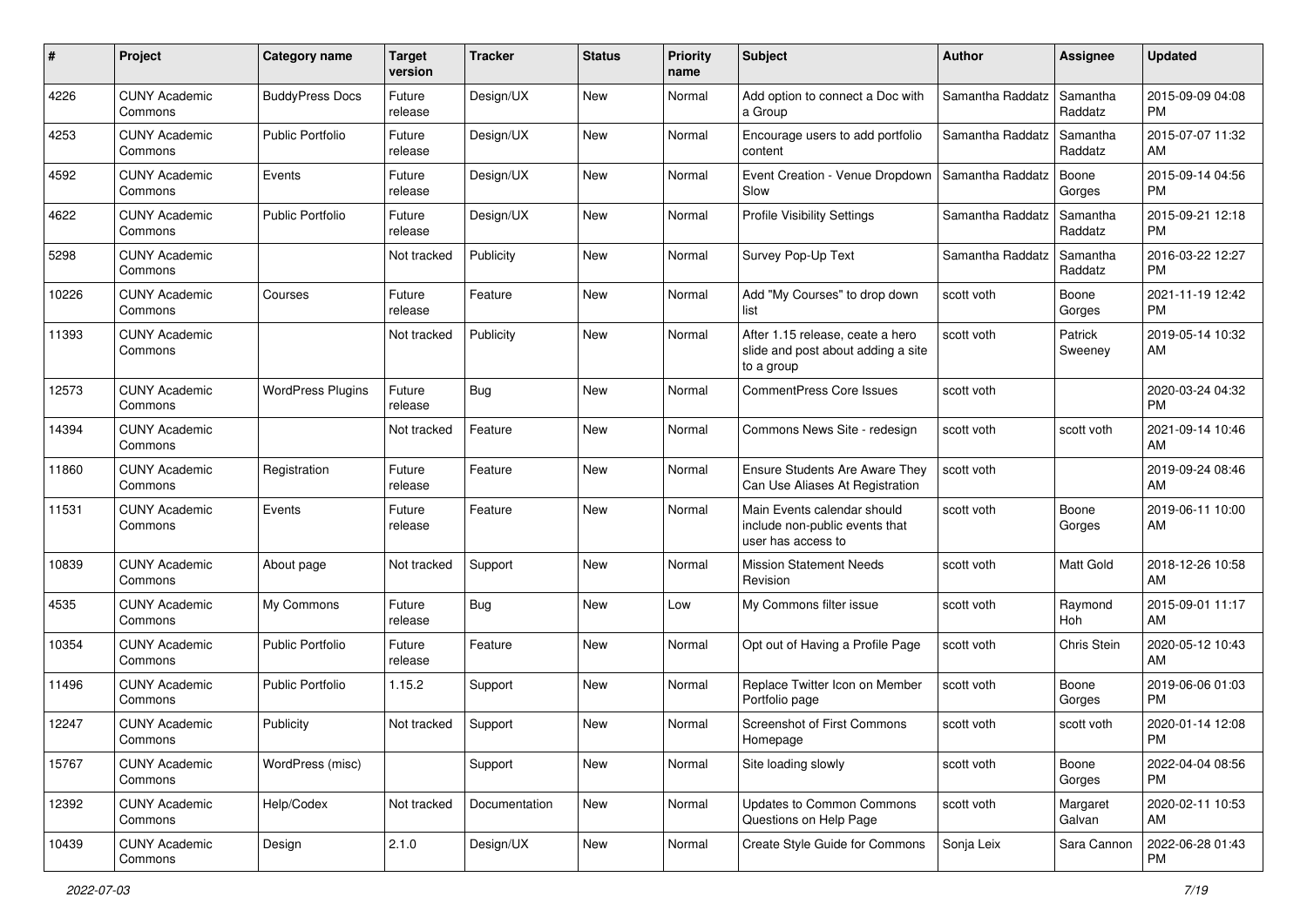| #     | Project                         | <b>Category name</b>           | <b>Target</b><br>version | <b>Tracker</b> | <b>Status</b> | Priority<br>name | <b>Subject</b>                                                                             | Author                  | <b>Assignee</b>     | <b>Updated</b>                |
|-------|---------------------------------|--------------------------------|--------------------------|----------------|---------------|------------------|--------------------------------------------------------------------------------------------|-------------------------|---------------------|-------------------------------|
| 11624 | <b>CUNY Academic</b><br>Commons | WordPress (misc)               | Not tracked              | Support        | <b>New</b>    | Normal           | Change pages into posts or swap<br>database for a Commons site?                            | Stephen Klein           | Raymond<br>Hoh      | 2019-07-09 11:04<br>AM        |
| 9643  | <b>CUNY Academic</b><br>Commons | Publicity                      | Not tracked              | Feature        | New           | Normal           | Create a page on the Commons<br>for logos etc.                                             | Stephen Real            | Stephen Real        | 2018-04-24 10:53<br>AM        |
| 8440  | <b>CUNY Academic</b><br>Commons | Onboarding                     | Not tracked              | Bug            | New           | Normal           | Create Test Email Accounts for<br><b>Onboarding Project</b>                                | Stephen Real            | Stephen Real        | 2017-08-01 09:49<br><b>PM</b> |
| 4972  | <b>CUNY Academic</b><br>Commons | Analytics                      | Not tracked              | Bug            | New           | Normal           | <b>Newsletter Analytics</b>                                                                | Stephen Real            | Matt Gold           | 2015-12-09 12:54<br><b>PM</b> |
| 16318 | <b>CUNY Academic</b><br>Commons |                                |                          | Bug            | <b>New</b>    | Normal           | Unable to Access block editor or<br>embed YouTube videos in new<br>pages, in one site only | <b>Syelle Graves</b>    |                     | 2022-07-01 06:53<br><b>PM</b> |
| 5679  | <b>CUNY Academic</b><br>Commons | Analytics                      | Not tracked              | Feature        | New           | Normal           | Logged In Users for GA                                                                     | Valerie Townsend        | Valerie<br>Townsend | 2016-06-11 09:49<br>AM        |
| 4388  | <b>CUNY Academic</b><br>Commons | WordPress (misc)               | Future<br>release        | Bug            | Assigned      | Normal           | Repeated request for<br>authentication.                                                    | Alice.Lynn<br>McMichael | Raymond<br>Hoh      | 2015-08-11 07:35<br><b>PM</b> |
| 3330  | <b>CUNY Academic</b><br>Commons | My Commons                     | Future<br>release        | Feature        | Assigned      | Normal           | "Commons Information" tool                                                                 | <b>Boone Gorges</b>     | Chris Stein         | 2014-09-22 08:46<br><b>PM</b> |
| 1165  | <b>CUNY Academic</b><br>Commons | <b>Email Invitations</b>       | Future<br>release        | Feature        | Assigned      | Low              | Allow saved lists of invitees under<br>Send Invites                                        | Boone Gorges            | Boone<br>Gorges     | 2015-11-09 06:03<br><b>PM</b> |
| 3193  | <b>CUNY Academic</b><br>Commons | Group Forums                   | Future<br>release        | Feature        | Assigned      | Normal           | bbPress 2.x dynamic roles and<br><b>RBE</b>                                                | <b>Boone Gorges</b>     | Boone<br>Gorges     | 2014-09-30 01:30<br><b>PM</b> |
| 618   | <b>CUNY Academic</b><br>Commons | <b>BuddyPress Docs</b>         | Future<br>release        | Feature        | Assigned      | Normal           | BuddyPress Docs: export formats                                                            | Boone Gorges            | Boone<br>Gorges     | 2015-11-09 05:38<br><b>PM</b> |
| 1417  | <b>CUNY Academic</b><br>Commons | <b>BuddyPress Docs</b>         | Future<br>release        | Feature        | Assigned      | Low              | Bulk actions for BuddyPress Docs                                                           | Boone Gorges            | Boone<br>Gorges     | 2016-10-17 10:41<br><b>PM</b> |
| 3192  | <b>CUNY Academic</b><br>Commons | Group Forums                   | Future<br>release        | Feature        | Assigned      | Normal           | Customizable forum views for<br>bbPress 2.x group forums                                   | Boone Gorges            | Raymond<br>Hoh      | 2015-11-09 12:47<br><b>PM</b> |
| 2832  | <b>CUNY Academic</b><br>Commons | <b>Public Portfolio</b>        | Future<br>release        | Feature        | Assigned      | Normal           | Improve interface for (not)<br>auto-linking profile fields                                 | Boone Gorges            | Chris Stein         | 2015-01-05 08:52<br><b>PM</b> |
| 1422  | <b>CUNY Academic</b><br>Commons | <b>BuddyPress Docs</b>         | Future<br>release        | Feature        | Assigned      | Normal           | Make "created Doc" activity icons<br>non-mini                                              | <b>Boone Gorges</b>     | Boone<br>Gorges     | 2015-11-09 05:48<br><b>PM</b> |
| 1983  | <b>CUNY Academic</b><br>Commons | Home Page                      | Future<br>release        | Feature        | Assigned      | Low              | Media Library integration with<br>Featured Content plugin                                  | <b>Boone Gorges</b>     | Dominic<br>Giglio   | 2014-03-17 10:34<br>AM        |
| 12436 | <b>CUNY Academic</b><br>Commons |                                | Not tracked              | Bug            | Assigned      | Normal           | Nightly system downtime                                                                    | <b>Boone Gorges</b>     |                     | 2020-08-01 09:30<br>AM        |
| 3002  | <b>CUNY Academic</b><br>Commons | Search                         | Future<br>release        | Feature        | Assigned      | Normal           | Overhaul CAC search by using<br>external search appliance                                  | Boone Gorges            | Boone<br>Gorges     | 2020-07-15 03:05<br><b>PM</b> |
| 3230  | <b>CUNY Academic</b><br>Commons | Internal Tools and<br>Workflow | Not tracked              | Feature        | Assigned      | High             | Scripts for quicker<br>provisioning/updating of<br>development environments                | Boone Gorges            | Boone<br>Gorges     | 2016-01-26 04:54<br><b>PM</b> |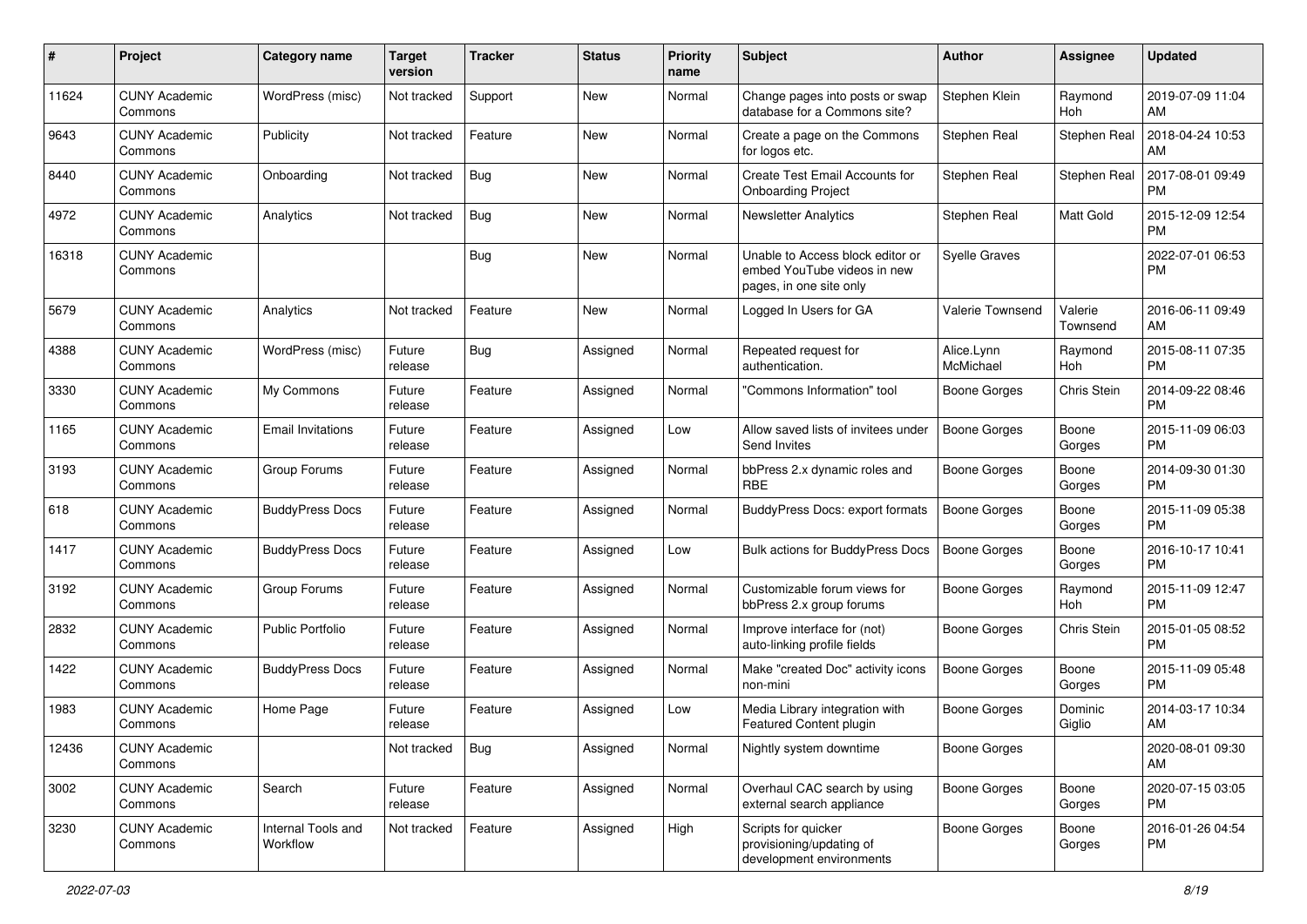| #     | Project                         | Category name            | <b>Target</b><br>version | <b>Tracker</b> | <b>Status</b> | Priority<br>name | <b>Subject</b>                                                                             | <b>Author</b>       | Assignee            | <b>Updated</b>                |
|-------|---------------------------------|--------------------------|--------------------------|----------------|---------------|------------------|--------------------------------------------------------------------------------------------|---------------------|---------------------|-------------------------------|
| 1508  | <b>CUNY Academic</b><br>Commons | WordPress (misc)         | Future<br>release        | Feature        | Assigned      | Normal           | Share login cookies across<br>mapped domains                                               | Boone Gorges        | Boone<br>Gorges     | 2012-07-02 12:12<br><b>PM</b> |
| 1423  | <b>CUNY Academic</b><br>Commons | BuddyPress (misc)        | Future<br>release        | Feature        | Assigned      | Low              | Show an avatar for pingback<br>comment activity items                                      | Boone Gorges        | Tahir Butt          | 2016-10-24 12:03<br><b>PM</b> |
| 1744  | <b>CUNY Academic</b><br>Commons | <b>BuddyPress Docs</b>   | Future<br>release        | Feature        | Assigned      | Normal           | Spreadsheet-style Docs                                                                     | Boone Gorges        | Boone<br>Gorges     | 2015-11-09 06:13<br><b>PM</b> |
| 11517 | <b>CUNY Academic</b><br>Commons |                          | Not tracked              | Feature        | Assigned      | Normal           | wp-accessibility plugin should not<br>strip 'target="_blank"' by default                   | Boone Gorges        | Laurie Hurson       | 2019-09-24 09:57<br>AM        |
| 5234  | <b>CUNY Academic</b><br>Commons | Membership               | Future<br>release        | Feature        | Assigned      | Normal           | Write Unconfirmed patch for WP                                                             | <b>Boone Gorges</b> | Boone<br>Gorges     | 2016-10-24 11:18<br>AM        |
| 1460  | <b>CUNY Academic</b><br>Commons | Analytics                | Future<br>release        | Feature        | Assigned      | Normal           | Update System Report                                                                       | <b>Brian Foote</b>  | Boone<br>Gorges     | 2015-11-09 06:13<br><b>PM</b> |
| 2881  | <b>CUNY Academic</b><br>Commons | <b>Public Portfolio</b>  | Future<br>release        | Feature        | Assigned      | Normal           | Redesign the UX for Profiles                                                               | Chris Stein         | Chris Stein         | 2016-10-13 12:45<br><b>PM</b> |
| 860   | <b>CUNY Academic</b><br>Commons | Design                   | Future<br>release        | Design/UX      | Assigned      | Normal           | <b>Standardize Button Treatment</b><br><b>Across the Commons</b>                           | Chris Stein         | <b>Chris Stein</b>  | 2014-05-01 09:45<br>AM        |
| 2666  | <b>CUNY Academic</b><br>Commons | About page               | Not tracked              | Documentation  | Assigned      | Normal           | <b>Update About Text</b>                                                                   | Chris Stein         | Luke Waltzer        | 2016-03-04 11:19<br>AM        |
| 3473  | <b>CUNY Academic</b><br>Commons | <b>User Experience</b>   | Future<br>release        | Feature        | Assigned      | Normal           | Commons profile: Add help info<br>about "Positions" replacing "title"                      | Keith Miyake        | Samantha<br>Raddatz | 2015-11-09 02:28<br><b>PM</b> |
| 2612  | <b>CUNY Academic</b><br>Commons |                          | Not tracked              | Publicity      | Assigned      | Normal           | Pinterest site for the Commons                                                             | local admin         | Sarah<br>Morgano    | 2016-03-04 11:19<br>AM        |
| 2325  | <b>CUNY Academic</b><br>Commons | <b>BuddyPress (misc)</b> | Future<br>release        | Feature        | Assigned      | Low              | Profile should have separate fields<br>for first/last names                                | local admin         | Boone<br>Gorges     | 2015-11-09 06:09<br><b>PM</b> |
| 2610  | <b>CUNY Academic</b><br>Commons | Group Invitations        | Future<br>release        | Feature        | Assigned      | Low              | Request: Custom invitation<br>message to group invites                                     | local admin         | Boone<br>Gorges     | 2015-11-09 06:13<br><b>PM</b> |
| 2175  | <b>CUNY Academic</b><br>Commons | WordPress (misc)         | Not tracked              | Support        | Assigned      | Normal           | Subscibe 2 vs. Jetpack<br>subscription options                                             | local admin         | Matt Gold           | 2016-01-26 04:58<br><b>PM</b> |
| 9895  | <b>CUNY Academic</b><br>Commons | Onboarding               | Future<br>release        | Feature        | Assigned      | Normal           | Add "Accept Invitation"<br>link/button/function to Group<br>and/or Site invitation emails? | Luke Waltzer        | Boone<br>Gorges     | 2018-06-07 12:42<br><b>PM</b> |
| 6392  | <b>CUNY Academic</b><br>Commons | Group Forums             | Future<br>release        | Design/UX      | Assigned      | Low              | <b>Composition/Preview Panes in</b><br>Forum Posts                                         | Luke Waltzer        | Paige Dupont        | 2016-10-21 04:26<br><b>PM</b> |
| 5268  | <b>CUNY Academic</b><br>Commons | Group Forums             | Future<br>release        | Bug            | Assigned      | Normal           | Long-time to post to multiple<br>groups                                                    | Luke Waltzer        | Daniel Jones        | 2016-09-07 06:31<br><b>PM</b> |
| 5225  | <b>CUNY Academic</b><br>Commons | Registration             | Future<br>release        | Feature        | Assigned      | Normal           | On-boarding Issues                                                                         | Luke Waltzer        | Samantha<br>Raddatz | 2016-02-12 02:58<br><b>PM</b> |
| 8078  | <b>CUNY Academic</b><br>Commons | <b>WordPress Plugins</b> | Future<br>release        | System Upgrade | Assigned      | Normal           | <b>CommentPress Updates</b>                                                                | Margaret Galvan     | Christian<br>Wach   | 2017-05-08 03:49<br><b>PM</b> |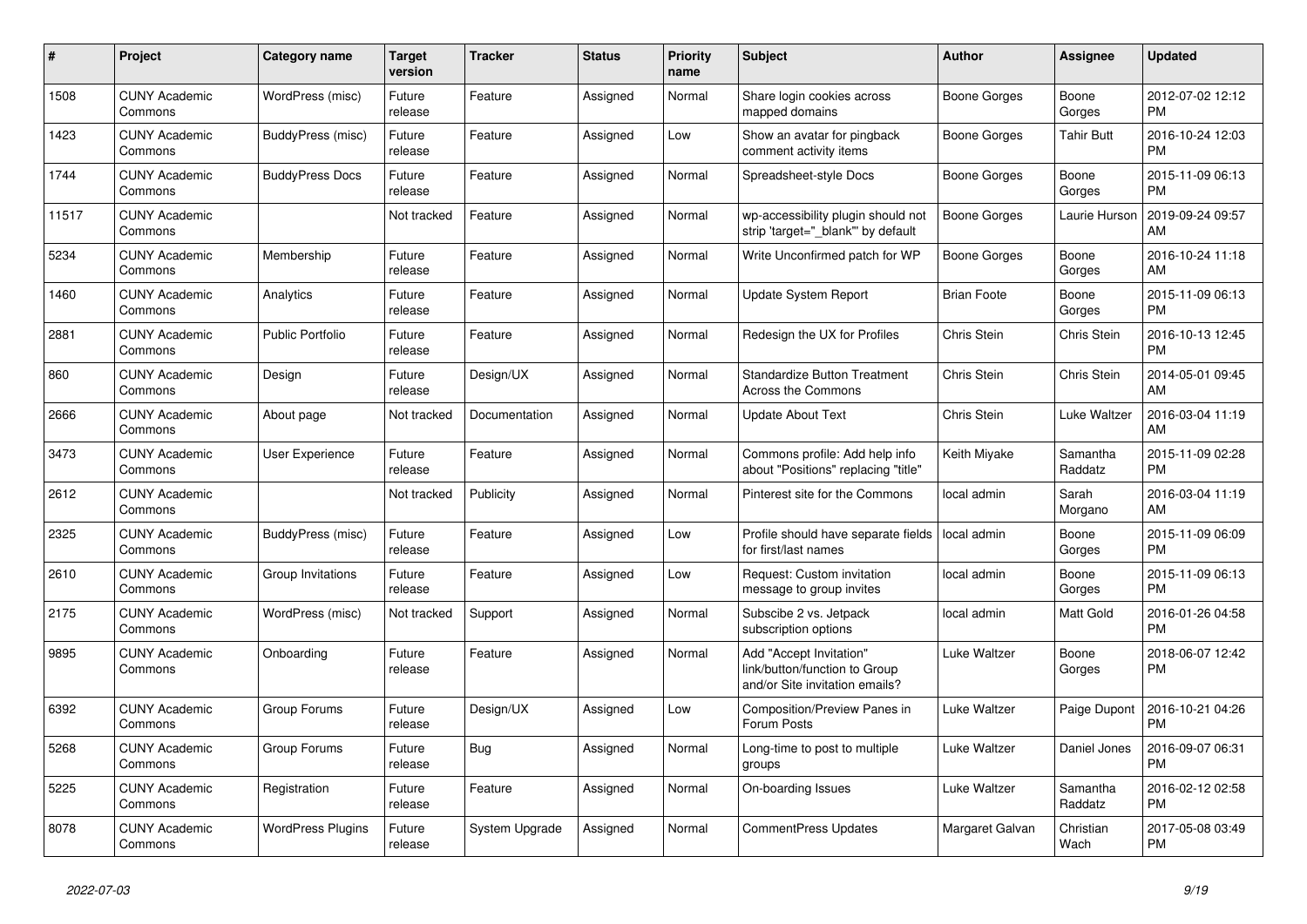| #     | Project                         | <b>Category name</b>     | <b>Target</b><br>version | <b>Tracker</b> | <b>Status</b> | <b>Priority</b><br>name | Subject                                                               | Author             | <b>Assignee</b>     | <b>Updated</b>                |
|-------|---------------------------------|--------------------------|--------------------------|----------------|---------------|-------------------------|-----------------------------------------------------------------------|--------------------|---------------------|-------------------------------|
| 7828  | <b>CUNY Academic</b><br>Commons |                          | Not tracked              | Feature        | Assigned      | Normal                  | Theme Assessment 2017                                                 | Margaret Galvan    | Margaret<br>Galvan  | 2017-05-02 10:41<br><b>PM</b> |
| 9835  | <b>CUNY Academic</b><br>Commons | Group Forums             | Future<br>release        | Bug            | Assigned      | Normal                  | add a "like" function?                                                | Marilyn Weber      | <b>Erik Trainer</b> | 2018-06-05 01:49<br><b>PM</b> |
| 11519 | <b>CUNY Academic</b><br>Commons |                          | Not tracked              | Support        | Assigned      | Normal                  | comment option not appearing                                          | Marilyn Weber      |                     | 2019-09-24 10:28<br>AM        |
| 2571  | <b>NYCDH Community</b><br>Site  |                          |                          | Feature        | Assigned      | Normal                  | Add Google custom search box to<br>homepage                           | <b>Mark Newton</b> | Raymond<br>Hoh      | 2013-05-18 07:49<br><b>PM</b> |
| 2574  | <b>NYCDH Community</b><br>Site  |                          |                          | Feature        | Assigned      | Normal                  | Add Way to Upload Files to<br>Groups                                  | Mark Newton        | Raymond<br>Hoh      | 2013-05-18 07:46<br><b>PM</b> |
| 2577  | <b>NYCDH Community</b><br>Site  |                          |                          | Feature        | Assigned      | Low                     | Investigate Potential to Add Links<br>to the Forum                    | Mark Newton        | Alex Gil            | 2013-05-16 09:40<br><b>PM</b> |
| 6671  | <b>CUNY Academic</b><br>Commons | Reply By Email           | Not tracked              | Bug            | Assigned      | Normal                  | "Post too often" RBE error<br>message                                 | <b>Matt Gold</b>   | Raymond<br>Hoh      | 2016-11-11 09:55<br>AM        |
| 3220  | <b>CUNY Academic</b><br>Commons | Public Portfolio         | Future<br>release        | Feature        | Assigned      | Normal                  | Add indent/outdent option to<br>Formatting Buttons on Profile<br>Page | <b>Matt Gold</b>   | Boone<br>Gorges     | 2014-05-21 10:39<br>PM.       |
| 2223  | <b>CUNY Academic</b><br>Commons | <b>WordPress Plugins</b> | Future<br>release        | Feature        | Assigned      | Low                     | Add Participad to the CUNY<br>Academic Commons                        | Matt Gold          | Boone<br>Gorges     | 2014-09-17 10:03<br>PM.       |
| 554   | <b>CUNY Academic</b><br>Commons | BuddyPress (misc)        | Future<br>release        | Feature        | Assigned      | Normal                  | Add Trackback notifications to<br>site-wide activity feed             | <b>Matt Gold</b>   | Boone<br>Gorges     | 2015-11-09 06:19<br><b>PM</b> |
| 5016  | <b>CUNY Academic</b><br>Commons | Events                   | Future<br>release        | Feature        | Assigned      | Low                     | Allow comments to be posted on<br>events                              | Matt Gold          | Raymond<br>Hoh      | 2019-03-01 02:23<br><b>PM</b> |
| 3354  | <b>CUNY Academic</b><br>Commons | <b>Group Files</b>       | Future<br>release        | Feature        | Assigned      | Low                     | Allow Group Download of Multiple<br><b>Selected Files</b>             | <b>Matt Gold</b>   | Chris Stein         | 2014-08-01 08:50<br>AM        |
| 3308  | <b>CUNY Academic</b><br>Commons | Group Invitations        | Future<br>release        | Feature        | Assigned      | Normal                  | Allow members to rescind group<br>invitations                         | <b>Matt Gold</b>   | Boone<br>Gorges     | 2015-04-01 08:53<br><b>PM</b> |
| 2523  | <b>CUNY Academic</b><br>Commons | <b>BuddyPress Docs</b>   | Future<br>release        | Feature        | Assigned      | Normal                  | Allow Users to Upload Images to<br><b>BP</b> Docs                     | Matt Gold          | Boone<br>Gorges     | 2015-11-09 06:14<br><b>PM</b> |
| 635   | <b>CUNY Academic</b><br>Commons | BuddyPress (misc)        | Future<br>release        | Feature        | Assigned      | Normal                  | Big Blue Button -<br>Videoconferencing in Groups and<br><b>Blogs</b>  | <b>Matt Gold</b>   | Boone<br>Gorges     | 2011-03-14 03:24<br><b>PM</b> |
| 3042  | <b>CUNY Academic</b><br>Commons | <b>Public Portfolio</b>  | Future<br>release        | Feature        | Assigned      | Normal                  | Browsing member interests                                             | <b>Matt Gold</b>   | Boone<br>Gorges     | 2015-03-21 09:04<br>PM        |
| 4980  | <b>CUNY Academic</b><br>Commons | Home Page                | Future<br>release        | Feature        | Assigned      | Normal                  | CAC Featured Content -- Adding<br>Randomization                       | Matt Gold          | Boone<br>Gorges     | 2016-12-12 03:01<br><b>PM</b> |
| 4404  | <b>CUNY Academic</b><br>Commons | Public Portfolio         | Future<br>release        | Design/UX      | Assigned      | Normal                  | Change color of permissions info<br>on portfolio editing interface    | Matt Gold          | Samantha<br>Raddatz | 2015-08-11 05:28<br><b>PM</b> |
| 940   | <b>CUNY Academic</b><br>Commons | Redmine                  | Future<br>release        | Feature        | Assigned      | Low                     | Communication with users after<br>releases                            | Matt Gold          | Dominic<br>Giglio   | 2012-09-09 04:36<br>PM        |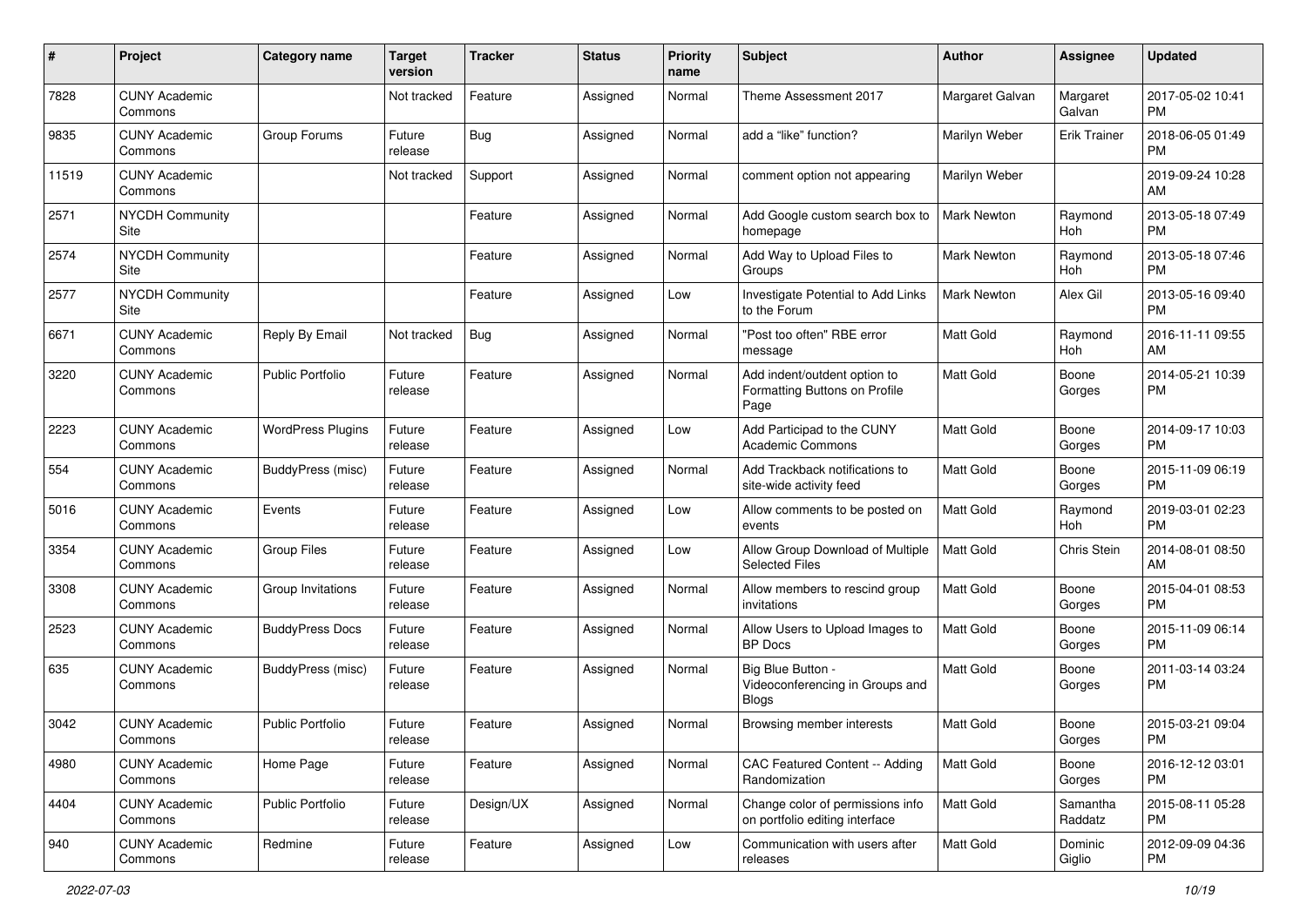| #    | Project                         | <b>Category name</b>       | <b>Target</b><br>version | <b>Tracker</b> | <b>Status</b> | <b>Priority</b><br>name | <b>Subject</b>                                                                        | Author           | <b>Assignee</b>    | <b>Updated</b>                |
|------|---------------------------------|----------------------------|--------------------------|----------------|---------------|-------------------------|---------------------------------------------------------------------------------------|------------------|--------------------|-------------------------------|
| 599  | <b>CUNY Academic</b><br>Commons | BuddyPress (misc)          | Future<br>release        | Feature        | Assigned      | Normal                  | Consider adding rating plugins for<br><b>BuddyPress/BBPress</b>                       | <b>Matt Gold</b> | Boone<br>Gorges    | 2011-08-22 06:50<br><b>PM</b> |
| 4238 | <b>CUNY Academic</b><br>Commons | Events                     | Future<br>release        | Feature        | Assigned      | Normal                  | Copy Events to Other Groups?                                                          | Matt Gold        | Boone<br>Gorges    | 2015-07-02 10:08<br>AM        |
| 8837 | <b>CUNY Academic</b><br>Commons |                            | Not tracked              | Feature        | Assigned      | Normal                  | Create a form to request info from<br>people requesting premium<br>themes and plugins | Matt Gold        | Marilyn<br>Weber   | 2017-11-14 03:35<br><b>PM</b> |
| 3080 | <b>CUNY Academic</b><br>Commons | <b>Group Files</b>         | Future<br>release        | Feature        | Assigned      | Low                     | Create a system to keep track of<br>file changes                                      | <b>Matt Gold</b> | Boone<br>Gorges    | 2014-02-26 10:04<br><b>PM</b> |
| 5955 | <b>CUNY Academic</b><br>Commons | Outreach                   | Future<br>release        | Feature        | Assigned      | Normal                  | Create auto-newsletter for<br>commons members                                         | <b>Matt Gold</b> | Luke Waltzer       | 2016-08-30 10:34<br>AM        |
| 6115 | <b>CUNY Academic</b><br>Commons | Publicity                  | Not tracked              | Feature        | Assigned      | Normal                  | create digital signage for GC                                                         | <b>Matt Gold</b> | scott voth         | 2016-10-11 10:09<br><b>PM</b> |
| 636  | <b>CUNY Academic</b><br>Commons | WordPress (misc)           | Not tracked              | Support        | Assigned      | Normal                  | Create Lynda.com-like Table of<br>Contents for Prospective Tutorial<br>Screencasts    | <b>Matt Gold</b> | scott voth         | 2016-02-23 03:12<br>PM        |
| 365  | <b>CUNY Academic</b><br>Commons | WordPress (misc)           | Future<br>release        | Feature        | Assigned      | Normal                  | <b>Create Mouseover Tooltips</b><br>throughout Site                                   | Matt Gold        | Chris Stein        | 2015-11-09 06:18<br><b>PM</b> |
| 4053 | <b>CUNY Academic</b><br>Commons | Events                     | Future<br>release        | Feature        | Assigned      | Normal                  | Create new tab for past events                                                        | <b>Matt Gold</b> | Boone<br>Gorges    | 2015-05-12 02:10<br><b>PM</b> |
| 8666 | <b>CUNY Academic</b><br>Commons | Teaching                   | Not tracked              | Documentation  | Assigned      | Normal                  | Create Teaching on the Commons<br>Resource Page                                       | Matt Gold        | Laurie Hurson      | 2019-09-23 03:16<br><b>PM</b> |
| 287  | <b>CUNY Academic</b><br>Commons | WordPress (misc)           | Future<br>release        | Feature        | Assigned      | Normal                  | Create troubleshooting tool for<br>account sign-up                                    | <b>Matt Gold</b> | Boone<br>Gorges    | 2015-11-09 06:17<br><b>PM</b> |
| 333  | <b>CUNY Academic</b><br>Commons | <b>Email Notifications</b> | Future<br>release        | Feature        | Assigned      | Low                     | Delay Forum Notification Email<br>Delivery Until After Editing Period<br>Ends         | <b>Matt Gold</b> | Raymond<br>Hoh     | 2015-11-09 06:01<br>PM        |
| 5691 | <b>CUNY Academic</b><br>Commons | <b>Blogs (BuddyPress)</b>  | Future<br>release        | Bug            | Assigned      | High                    | Differing numbers on Sites display                                                    | <b>Matt Gold</b> | Raymond<br>Hoh     | 2016-06-13 01:37<br><b>PM</b> |
| 497  | <b>CUNY Academic</b><br>Commons | <b>WordPress Plugins</b>   | Future<br>release        | Feature        | Assigned      | Normal                  | Drag and Drop Ordering on<br><b>Gallery Post Plugin</b>                               | Matt Gold        | Ron Rennick        | 2015-11-09 06:18<br><b>PM</b> |
| 3662 | <b>CUNY Academic</b><br>Commons | <b>SEO</b>                 | Future<br>release        | Feature        | Assigned      | Normal                  | Duplicate Content/SEO/Google<br>issues                                                | <b>Matt Gold</b> | Raymond<br>Hoh     | 2015-04-13 04:37<br><b>PM</b> |
| 9015 | <b>CUNY Academic</b><br>Commons | Groups (misc)              | Not tracked              | Outreach       | Assigned      | Normal                  | Email group admins the email<br>addresses of their groups                             | <b>Matt Gold</b> | <b>Matt Gold</b>   | 2018-01-02 09:54<br>AM        |
| 5696 | <b>CUNY Academic</b><br>Commons | Events                     | Future<br>release        | Feature        | Assigned      | Normal                  | Events Calendar - display options<br>calendar aggregation /                           | <b>Matt Gold</b> | Boone<br>Gorges    | 2016-10-13 11:44<br>AM        |
| 6298 | <b>CUNY Academic</b><br>Commons | <b>User Experience</b>     | Not tracked              | Design/UX      | Assigned      | Normal                  | Examine data from survey                                                              | Matt Gold        | Margaret<br>Galvan | 2016-10-14 12:16<br><b>PM</b> |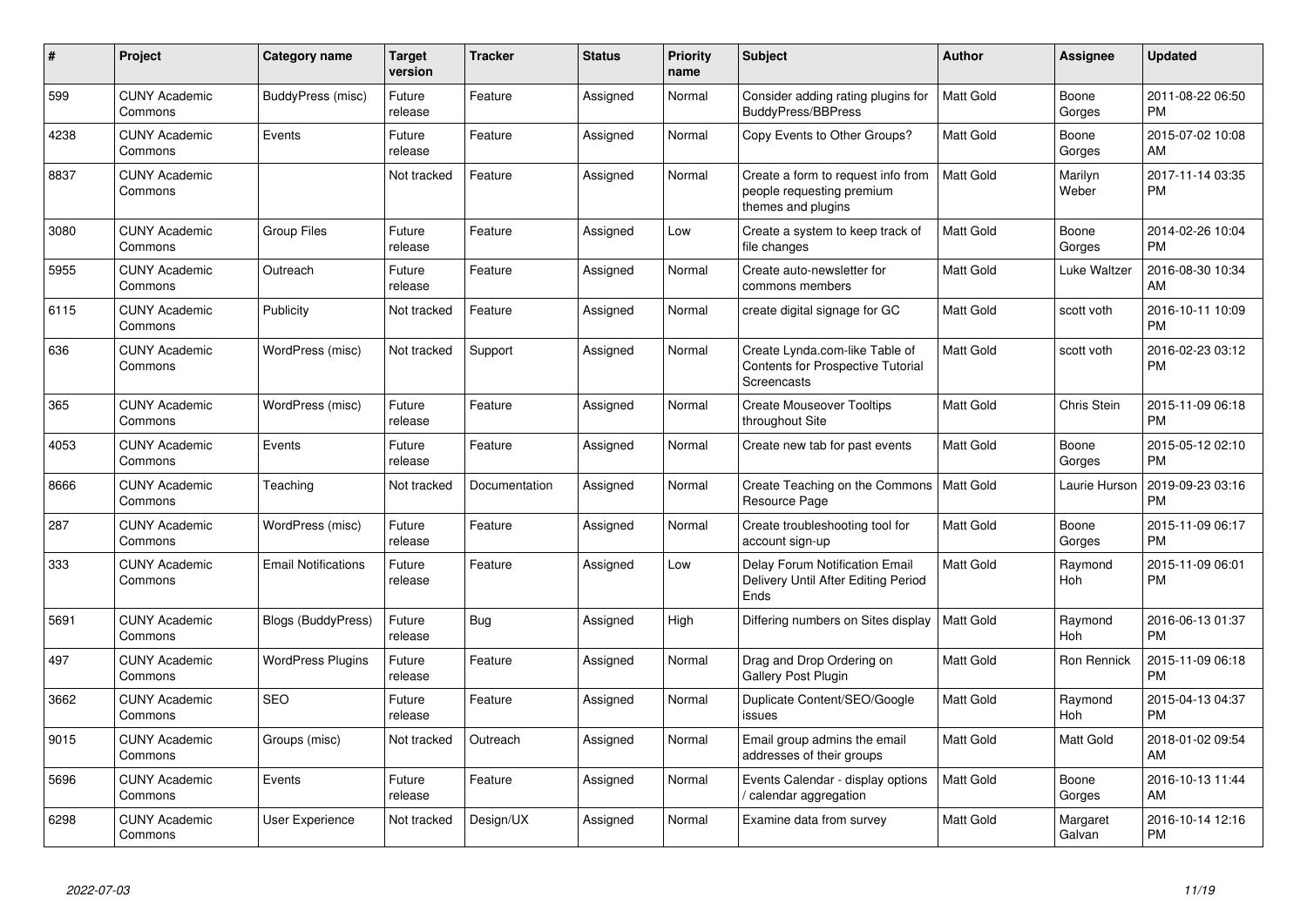| $\#$ | Project                               | <b>Category name</b>    | Target<br>version | <b>Tracker</b> | <b>Status</b> | Priority<br>name | <b>Subject</b>                                                                | <b>Author</b>    | <b>Assignee</b>     | <b>Updated</b>                |
|------|---------------------------------------|-------------------------|-------------------|----------------|---------------|------------------|-------------------------------------------------------------------------------|------------------|---------------------|-------------------------------|
| 5581 | <b>CUNY Academic</b><br>Commons       | Analytics               | Future<br>release | Feature        | Assigned      | Normal           | <b>Explore alternatives to Google</b><br>Analytics                            | <b>Matt Gold</b> | Valerie<br>Townsend | 2020-04-17 03:12<br><b>PM</b> |
| 4235 | <b>CUNY Academic</b><br>Commons       |                         | Not tracked       | Design/UX      | Assigned      | Normal           | Explore user experience around<br>comments on forum topics vs docs            | Matt Gold        | Samantha<br>Raddatz | 2015-07-21 10:23<br>AM        |
| 500  | <b>CUNY Academic</b><br>Commons       | BuddyPress (misc)       | Future<br>release | Feature        | Assigned      | Normal           | <b>Export Group Data</b>                                                      | Matt Gold        | Boone<br>Gorges     | 2010-12-19 12:09<br><b>PM</b> |
| 412  | <b>CUNY Academic</b><br>Commons       | <b>WordPress Themes</b> | Future<br>release | Feature        | Assigned      | Normal           | <b>Featured Themes</b>                                                        | <b>Matt Gold</b> | Dominic<br>Giglio   | 2015-01-05 08:44<br><b>PM</b> |
| 6426 | <b>CUNY Academic</b><br>Commons       | Spam/Spam<br>Prevention | Future<br>release | Feature        | Assigned      | Normal           | Force captcha on all comments?                                                | <b>Matt Gold</b> | <b>Tahir Butt</b>   | 2016-10-24 02:06<br><b>PM</b> |
| 310  | <b>CUNY Academic</b><br>Commons       | BuddyPress (misc)       | Future<br>release | Feature        | Assigned      | Low              | <b>Friend Request Email</b>                                                   | <b>Matt Gold</b> | Samantha<br>Raddatz | 2015-11-09 05:08<br><b>PM</b> |
| 370  | <b>CUNY Academic</b><br>Commons       | Registration            | Future<br>release | Feature        | Assigned      | High             | <b>Guest Accounts</b>                                                         | <b>Matt Gold</b> | Matt Gold           | 2015-04-09 09:33<br><b>PM</b> |
| 2013 | <b>CUNY Academic</b><br>Commons       | <b>Public Portfolio</b> | Future<br>release | Feature        | Assigned      | Low              | Have Profile Privacy Options show   Matt Gold<br>up only for filled-in fields |                  | Boone<br>Gorges     | 2015-11-09 06:09<br><b>PM</b> |
| 3770 | <b>CUNY Academic</b><br>Commons       | <b>Public Portfolio</b> | Future<br>release | Feature        | Assigned      | Normal           | Improve Layout/Formatting of<br>Positions Area on Public Portfolios           | Matt Gold        | Chris Stein         | 2015-04-01 09:17<br><b>PM</b> |
| 4903 | <b>CUNY Academic</b><br>Commons       | Events                  | Future<br>release | Design/UX      | Assigned      | Normal           | Improving visual appearance of<br>event calendars                             | <b>Matt Gold</b> | Boone<br>Gorges     | 2016-10-13 11:51<br>AM        |
| 435  | <b>CUNY Academic</b><br>Commons       | BuddyPress (misc)       | Future<br>release | Feature        | Assigned      | Normal           | Include Avatar Images in Forum<br><b>Post Notification Emails</b>             | Matt Gold        | Boone<br>Gorges     | 2010-12-08 12:40<br><b>PM</b> |
| 3536 | <b>CUNY Academic</b><br>Commons       | My Commons              | Future<br>release | Feature        | Assigned      | Normal           | Infinite Scroll on My Commons<br>page                                         | Matt Gold        | Raymond<br>Hoh      | 2015-04-13 04:42<br><b>PM</b> |
| 3768 | <b>CUNY Academic</b><br>Commons       | <b>Public Portfolio</b> | Future<br>release | Feature        | Assigned      | Normal           | Institutions/Past positions on<br>public portfolios                           | Matt Gold        | Boone<br>Gorges     | 2018-04-23 10:44<br>AM        |
| 377  | <b>CUNY Academic</b><br>Commons       | BuddyPress (misc)       | Future<br>release | Feature        | Assigned      | Normal           | Like buttons                                                                  | Matt Gold        | Boone<br>Gorges     | 2010-11-16 05:13<br><b>PM</b> |
| 8900 | <b>CUNY Academic</b><br>Commons       | Accessibility           | Future<br>release | Feature        | Assigned      | Normal           | Look into tools to enforce<br>accessibility in WP environment                 | Matt Gold        | Boone<br>Gorges     | 2022-04-26 11:59<br>AM        |
| 2618 | <b>NYCDH Community</b><br><b>Site</b> |                         |                   | <b>Bug</b>     | Assigned      | Low              | Mark blogs as spam when created<br>by users marked as spam                    | Matt Gold        | Boone<br>Gorges     | 2013-06-09 11:38<br><b>PM</b> |
| 6995 | <b>CUNY Academic</b><br>Commons       | Home Page               | Not tracked       | Bug            | Assigned      | Normal           | member filter on homepage not<br>working                                      | Matt Gold        | Raymond<br>Hoh      | 2016-12-11 09:46<br><b>PM</b> |
| 8992 | <b>NYCDH Community</b><br>Site        |                         |                   | Bug            | Assigned      | Normal           | Multiple RBE error reports                                                    | Matt Gold        | Raymond<br>Hoh      | 2017-12-11 05:43<br><b>PM</b> |
| 3517 | <b>CUNY Academic</b><br>Commons       | My Commons              | Future<br>release | Feature        | Assigned      | Normal           | Mute/Unmute My Commons<br>updates                                             | <b>Matt Gold</b> | Raymond<br>Hoh      | 2015-11-09 01:19<br><b>PM</b> |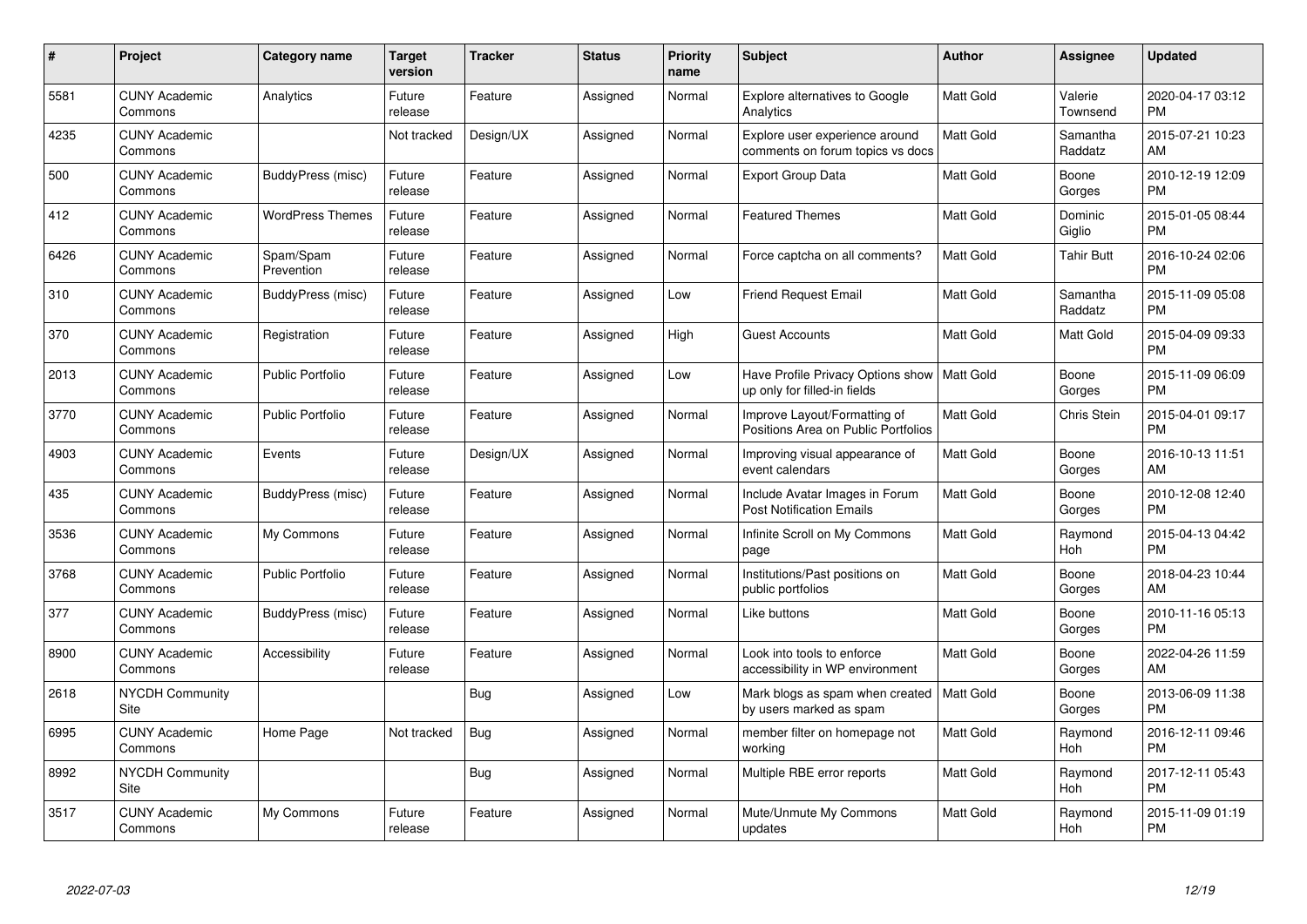| $\#$  | Project                         | <b>Category name</b>       | Target<br>version | <b>Tracker</b> | <b>Status</b> | Priority<br>name | <b>Subject</b>                                                      | <b>Author</b>    | <b>Assignee</b>     | <b>Updated</b>                |
|-------|---------------------------------|----------------------------|-------------------|----------------|---------------|------------------|---------------------------------------------------------------------|------------------|---------------------|-------------------------------|
| 8976  | <b>CUNY Academic</b><br>Commons | Reply By Email             | Not tracked       | Feature        | Assigned      | Normal           | Package RBE new topics posting?                                     | <b>Matt Gold</b> | Raymond<br>Hoh      | 2017-12-04 02:34<br><b>PM</b> |
| 1562  | <b>CUNY Academic</b><br>Commons | <b>WordPress Plugins</b>   | Future<br>release | Feature        | Assigned      | Low              | Play with NYT Collaborative<br><b>Authoring Tool</b>                | <b>Matt Gold</b> | Boone<br>Gorges     | 2015-01-05 08:47<br><b>PM</b> |
| 3524  | <b>CUNY Academic</b><br>Commons | Documentation              | Not tracked       | Documentation  | Assigned      | Normal           | Post describing all you can do<br>when starting up a new blog/group | <b>Matt Gold</b> | scott voth          | 2014-10-04 12:56<br><b>PM</b> |
| 10659 | <b>CUNY Academic</b><br>Commons | Group Forums               | Future<br>release | Feature        | Assigned      | Normal           | Post to multiple groups via email                                   | <b>Matt Gold</b> | Raymond<br>Hoh      | 2018-11-15 12:54<br>AM        |
| 4986  | <b>CUNY Academic</b><br>Commons | <b>ZenDesk</b>             | Not tracked       | Support        | Assigned      | Normal           | Prepare documentation for<br>Zendesk re web widget                  | Matt Gold        | Samantha<br>Raddatz | 2016-02-25 03:09<br><b>PM</b> |
| 3090  | <b>CUNY Academic</b><br>Commons | Twitter page               | Future<br>release | Feature        | Assigned      | Normal           | Prevent Retweets from showing<br>up on Commons twitter page         | Matt Gold        | <b>Tahir Butt</b>   | 2016-10-24 11:31<br>AM        |
| 5316  | <b>CUNY Academic</b><br>Commons | <b>User Experience</b>     | Future<br>release | Feature        | Assigned      | Normal           | Prompt user email address<br>updates                                | Matt Gold        | Stephen Real        | 2016-12-21 03:30<br><b>PM</b> |
| 658   | <b>CUNY Academic</b><br>Commons | <b>WordPress Plugins</b>   | Future<br>release | Feature        | Assigned      | Normal           | Rebulid Sitewide Tag Suggestion                                     | <b>Matt Gold</b> | Boone<br>Gorges     | 2015-01-05 08:47<br><b>PM</b> |
| 653   | <b>CUNY Academic</b><br>Commons | Group Blogs                | Future<br>release | Feature        | Assigned      | Normal           | Redesign Integration of Groups<br>and Blogs                         | Matt Gold        | Samantha<br>Raddatz | 2015-11-09 05:40<br><b>PM</b> |
| 8836  | <b>CUNY Academic</b><br>Commons | Blogs (BuddyPress)         | Future<br>release | Feature        | Assigned      | Normal           | Redesign site launch process                                        | <b>Matt Gold</b> | Boone<br>Gorges     | 2019-10-03 02:49<br><b>PM</b> |
| 1105  | <b>CUNY Academic</b><br>Commons | WordPress (misc)           | Future<br>release | Feature        | Assigned      | Normal           | Rephrase Blog Privacy Options                                       | Matt Gold        | Samantha<br>Raddatz | 2015-11-09 06:19<br><b>PM</b> |
| 3577  | <b>CUNY Academic</b><br>Commons | My Commons                 | Future<br>release | Design/UX      | Assigned      | Normal           | Replies to items in My Commons                                      | <b>Matt Gold</b> | Raymond<br>Hoh      | 2015-04-09 05:19<br><b>PM</b> |
| 8902  | <b>CUNY Academic</b><br>Commons | Design                     | Not tracked       | Feature        | Assigned      | Normal           | Report back on research on<br><b>BuddyPress themes</b>              | Matt Gold        | Michael Smith       | 2017-11-10 12:31<br><b>PM</b> |
| 4070  | <b>CUNY Academic</b><br>Commons | Analytics                  | Not tracked       | Support        | Assigned      | Normal           | Request for JITP site analytics                                     | Matt Gold        | Seth Persons        | 2016-02-23 03:09<br><b>PM</b> |
| 15604 | <b>CUNY Academic</b><br>Commons | <b>Email Notifications</b> | Future<br>release | Feature        | Assigned      | Normal           | Restructure Commons Group<br>Digest Email Messages                  | <b>Matt Gold</b> | Boone<br>Gorges     | 2022-05-26 10:45<br>AM        |
| 3759  | <b>CUNY Academic</b><br>Commons | WordPress (misc)           | Future<br>release | Feature        | Assigned      | Normal           | Review Interface for Adding Users<br>to Blogs                       | <b>Matt Gold</b> | Boone<br>Gorges     | 2015-03-24 05:52<br><b>PM</b> |
| 4661  | <b>CUNY Academic</b><br>Commons | User Experience            | Future<br>release | Bug            | Assigned      | Normal           | <b>Simplify Events text</b>                                         | <b>Matt Gold</b> | Samantha<br>Raddatz | 2015-10-02 09:06<br><b>PM</b> |
| 9028  | <b>CUNY Academic</b><br>Commons | Onboarding                 | Future<br>release | Feature        | Assigned      | Normal           | suggest groups to new members<br>during the registration process    | <b>Matt Gold</b> | Chris Stein         | 2018-10-24 12:34<br><b>PM</b> |
| 8901  | CUNY Academic<br>Commons        | Accessibility              | Future<br>release | Feature        | Assigned      | Normal           | Theme analysis for accessibility                                    | <b>Matt Gold</b> | Boone<br>Gorges     | 2022-04-26 11:59<br>AM        |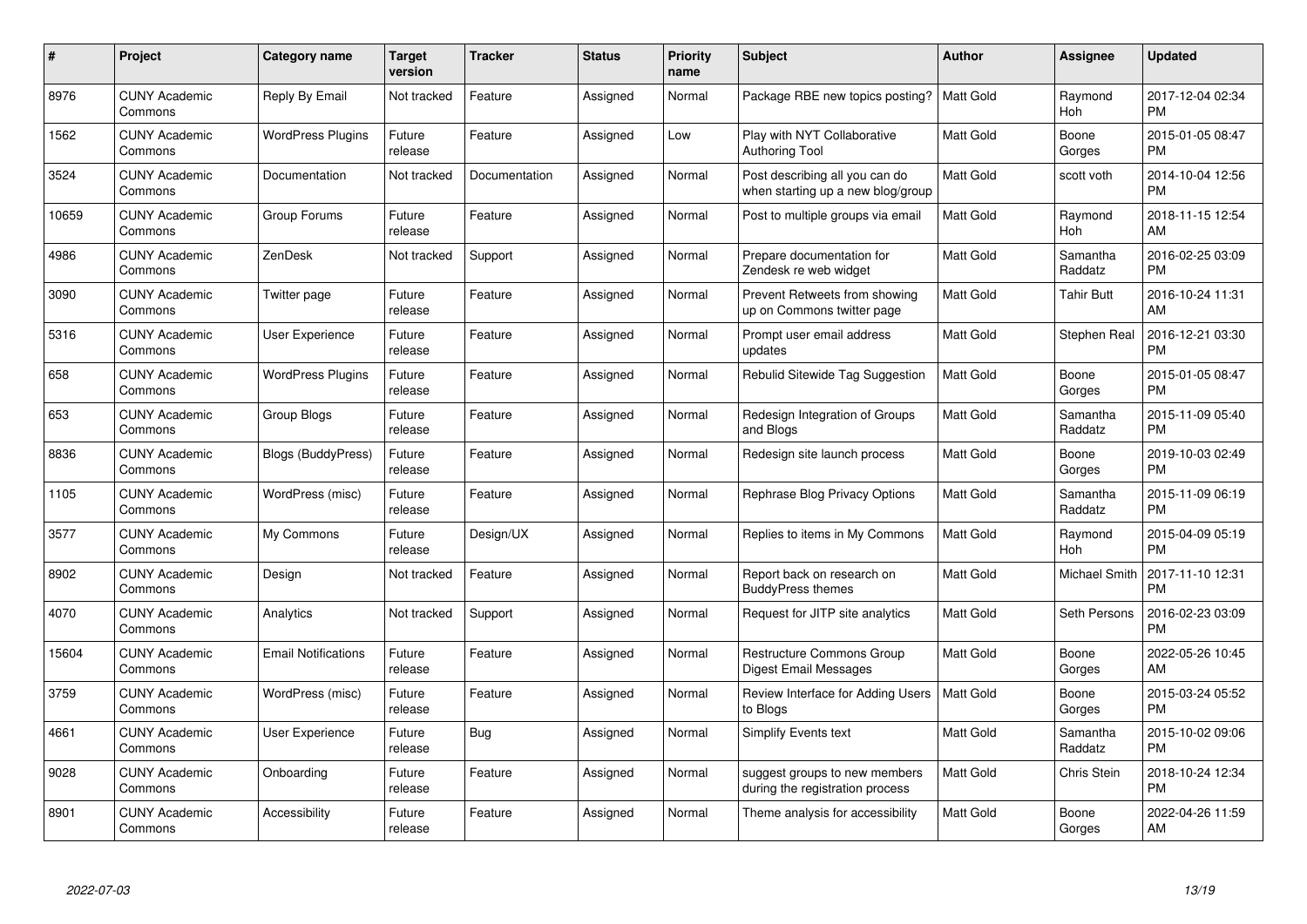| #     | Project                         | <b>Category name</b>     | <b>Target</b><br>version | <b>Tracker</b> | <b>Status</b> | <b>Priority</b><br>name | <b>Subject</b>                                                               | Author            | <b>Assignee</b>     | <b>Updated</b>                |
|-------|---------------------------------|--------------------------|--------------------------|----------------|---------------|-------------------------|------------------------------------------------------------------------------|-------------------|---------------------|-------------------------------|
| 4027  | <b>CUNY Academic</b><br>Commons | Commons In A Box         | Not tracked              | Design/UX      | Assigned      | Normal                  | Usability review of CBOX update<br>procedures                                | <b>Matt Gold</b>  | Samantha<br>Raddatz | 2015-05-11 06:36<br><b>PM</b> |
| 8898  | <b>CUNY Academic</b><br>Commons | Social Paper             | Not tracked              | Feature        | Assigned      | Normal                  | Usage data on docs and social<br>paper                                       | Matt Gold         | Matt Gold           | 2017-11-16 11:32<br>AM        |
| 1192  | <b>CUNY Academic</b><br>Commons | <b>Group Files</b>       | Future<br>release        | Feature        | Assigned      | Low                     | When posting group files, allow<br>users to add a category without<br>saving | Matt Gold         | Raymond<br>Hoh      | 2015-11-09 05:53<br><b>PM</b> |
| 9941  | <b>CUNY Academic</b><br>Commons | Wiki                     | Not tracked              | Support        | Assigned      | Normal                  | Wiki functionality                                                           | <b>Matt Gold</b>  | Boone<br>Gorges     | 2018-06-26 10:57<br>AM        |
| 481   | <b>CUNY Academic</b><br>Commons | Groups (misc)            | Future<br>release        | Feature        | Assigned      | Normal                  | ability to archive inactive groups<br>and blogs                              | Michael Mandiberg | Samantha<br>Raddatz | 2015-11-09 05:56<br><b>PM</b> |
| 2167  | <b>CUNY Academic</b><br>Commons | WordPress (misc)         | Future<br>release        | Bug            | Assigned      | Normal                  | CAC-Livestream Plugin Issues                                                 | Michael Smith     | Dominic<br>Giglio   | 2015-01-02 03:06<br><b>PM</b> |
| 3458  | <b>CUNY Academic</b><br>Commons | Groups (misc)            | Future<br>release        | Feature        | Assigned      | Normal                  | Filter Members of Group by<br>Campus                                         | Michael Smith     | Samantha<br>Raddatz | 2014-09-26 08:32<br><b>PM</b> |
| 2754  | <b>CUNY Academic</b><br>Commons | Design                   | Future<br>release        | Feature        | Assigned      | Normal                  | Determine strategy for CAC logo<br>handling in top header                    | Micki Kaufman     | Chris Stein         | 2015-01-05 08:53<br><b>PM</b> |
| 3510  | <b>CUNY Academic</b><br>Commons | Publicity                | 1.7                      | Publicity      | Assigned      | Normal                  | Post on the News Blog re: 'My<br>Commons'                                    | Micki Kaufman     | Sarah<br>Morgano    | 2014-10-15 11:18<br>AM        |
| 3511  | <b>CUNY Academic</b><br>Commons | Publicity                | 1.7                      | Publicity      | Assigned      | Normal                  | Social media for 1.7                                                         | Micki Kaufman     | Sarah<br>Morgano    | 2014-10-14 03:32<br><b>PM</b> |
| 3475  | <b>CUNY Academic</b><br>Commons | Events                   | Future<br>release        | Feature        | Assigned      | Normal                  | Request to add plugin to<br>streamline room<br>booking/appointment booking   | Naomi Barrettara  | Boone<br>Gorges     | 2014-12-01 05:14<br>PM        |
| 58    | <b>CUNY Academic</b><br>Commons | BuddyPress (misc)        | Future<br>release        | Feature        | Assigned      | Low                     | Make member search sortable by<br>last name                                  | Roberta Brody     | Boone<br>Gorges     | 2010-08-26 02:38<br><b>PM</b> |
| 4221  | <b>CUNY Academic</b><br>Commons | Group Forums             | Future<br>release        | Design/UX      | Assigned      | Normal                  | Add 'Number of Posts' display<br>option to Forum page                        | Samantha Raddatz  | Samantha<br>Raddatz | 2015-06-26 02:21<br><b>PM</b> |
| 585   | <b>CUNY Academic</b><br>Commons | Group Forums             | Future<br>release        | Feature        | Assigned      | Normal                  | Merge Forum Topics                                                           | Sarah Morgano     | Boone<br>Gorges     | 2011-07-06 04:11<br><b>PM</b> |
| 1888  | <b>CUNY Academic</b><br>Commons | Home Page                | Future<br>release        | Feature        | Assigned      | Normal                  | Refactor BP MPO Activity Filter to<br>support proper pagination              | Sarah Morgano     | Boone<br>Gorges     | 2014-05-01 07:11<br><b>PM</b> |
| 5827  | <b>CUNY Academic</b><br>Commons | <b>Public Portfolio</b>  | Future<br>release        | <b>Bug</b>     | Assigned      | Normal                  | Academic Interests square bracket   scott voth<br>links not working          |                   | Chris Stein         | 2016-08-11 11:59<br>PM        |
| 3492  | <b>CUNY Academic</b><br>Commons | <b>WordPress Themes</b>  | Future<br>release        | Support        | Assigned      | Normal                  | Add CBOX theme to the<br>Commons                                             | scott voth        | Raymond<br>Hoh      | 2014-10-08 05:55<br><b>PM</b> |
| 13946 | <b>CUNY Academic</b><br>Commons | <b>WordPress Plugins</b> | 2.1.0                    | Support        | Assigned      | Normal                  | Custom Embed handler For<br>OneDrive files                                   | scott voth        | Raymond<br>Hoh      | 2022-05-26 10:46<br>AM        |
| 4438  | <b>CUNY Academic</b><br>Commons | Events                   | Future<br>release        | <b>Bug</b>     | Assigned      | Normal                  | Events Calendar - Export<br><b>Recurring Events</b>                          | scott voth        | Daniel Jones        | 2016-05-23 04:25<br><b>PM</b> |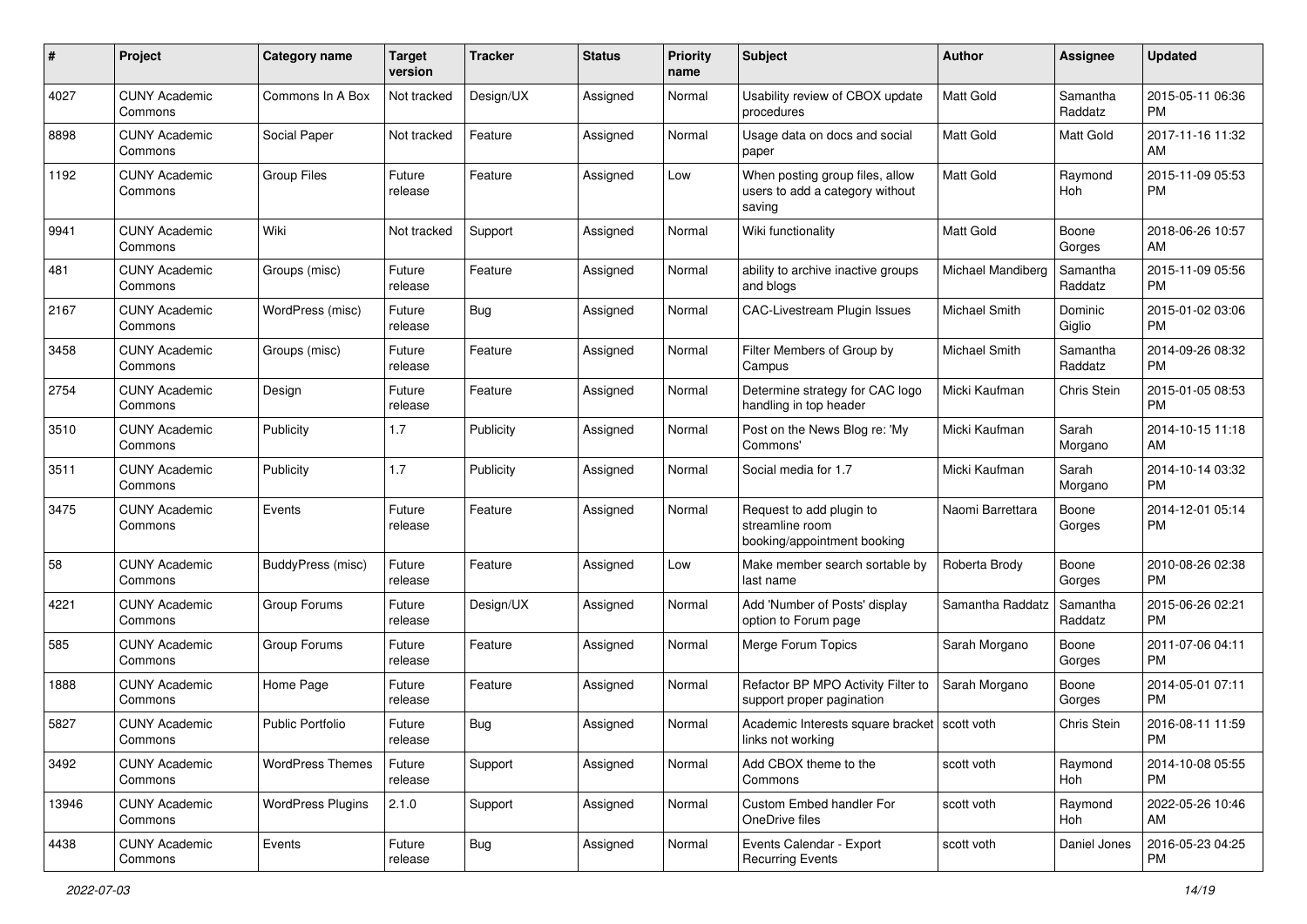| #     | <b>Project</b>                  | <b>Category name</b>     | <b>Target</b><br>version | <b>Tracker</b> | <b>Status</b>        | <b>Priority</b><br>name | <b>Subject</b>                                                     | Author             | Assignee        | <b>Updated</b>                |
|-------|---------------------------------|--------------------------|--------------------------|----------------|----------------------|-------------------------|--------------------------------------------------------------------|--------------------|-----------------|-------------------------------|
| 519   | <b>CUNY Academic</b><br>Commons | <b>BuddyPress Docs</b>   | Future<br>release        | Feature        | Assigned             | Low                     | TOC for individual docs - for new<br>BP "wiki-like" plugin         | scott voth         | Boone<br>Gorges | 2015-11-09 05:54<br><b>PM</b> |
| 10368 | <b>CUNY Academic</b><br>Commons |                          | Future<br>release        | Feature        | Assigned             | Normal                  | Use ORCID data to populate<br>academic profile page                | Stephen Francoeu   | Boone<br>Gorges | 2018-09-25 01:53<br><b>PM</b> |
| 16092 | <b>CUNY Academic</b><br>Commons |                          | Future<br>release        | Feature        | Hold                 | Normal                  | Don't show main site in Site<br>search results                     | Boone Gorges       | Boone<br>Gorges | 2022-05-17 03:12<br><b>PM</b> |
| 9060  | <b>CUNY Academic</b><br>Commons | Commons In A Box         | Not tracked              | Bug            | Hold                 | Normal                  | Problems with CBox image library<br>upload                         | Lisa Rhody         | Raymond<br>Hoh  | 2018-01-10 03:26<br><b>PM</b> |
| 11848 | <b>CUNY Academic</b><br>Commons |                          | Not tracked              | Support        | Hold                 | Normal                  | a Dean of Faculty wants to share<br>a large file                   | Marilyn Weber      |                 | 2019-09-24 08:44<br>AM        |
| 13912 | <b>CUNY Academic</b><br>Commons |                          | Not tracked              | Feature        | Hold                 | Low                     | posting "missed schedule"                                          | Marilyn Weber      |                 | 2021-02-23 10:46<br>AM        |
| 2576  | <b>NYCDH Community</b><br>Site  |                          |                          | Bug            | Hold                 | Low                     | Test Next Button in Javascript<br><b>Tutorial Under Activities</b> | <b>Mark Newton</b> | Alex Gil        | 2013-05-18 02:55<br><b>PM</b> |
| 8756  | <b>CUNY Academic</b><br>Commons | Group Blogs              | Future<br>release        | Feature        | Hold                 | Normal                  | Connect multiple blogs to one<br>group?                            | <b>Matt Gold</b>   | Boone<br>Gorges | 2017-09-30 10:42<br>AM        |
| 8991  | <b>CUNY Academic</b><br>Commons | Reply By Email           | Not tracked              | Bug            | Hold                 | Normal                  | RBE duplicate email message<br>issue                               | <b>Matt Gold</b>   | Raymond<br>Hoh  | 2018-02-18 08:53<br><b>PM</b> |
| 3369  | <b>CUNY Academic</b><br>Commons | Reply By Email           | Not tracked              | Outreach       | Hold                 | Normal                  | Release reply by email to WP<br>plugin directory                   | <b>Matt Gold</b>   | Raymond<br>Hoh  | 2016-03-01 12:46<br><b>PM</b> |
| 3939  | <b>CUNY Academic</b><br>Commons | <b>WordPress Plugins</b> | Future<br>release        | <b>Bug</b>     | Hold                 | Normal                  | Activity stream support for<br>Co-Authors Plus plugin              | Raymond Hoh        | Raymond<br>Hoh  | 2015-11-09 06:13<br><b>PM</b> |
| 14113 | <b>CUNY Academic</b><br>Commons | WordPress (misc)         | Future<br>release        | Bug            | Hold                 | Normal                  | Block Editor Not Working on this<br>page - Json error              | scott voth         | Boone<br>Gorges | 2021-03-05 11:01<br>AM        |
| 11945 | <b>CUNY Academic</b><br>Commons | Reckoning                | Future<br>release        | Feature        | Reporter<br>Feedback | Normal                  | Add Comments bubble to<br>Reckoning views                          | Boone Gorges       | Boone<br>Gorges | 2019-11-12 05:14<br><b>PM</b> |
| 12004 | <b>CUNY Academic</b><br>Commons |                          | Not tracked              | Support        | Reporter<br>Feedback | Normal                  | Notifications for spam blog<br>comments                            | Gina Cherry        | Raymond<br>Hoh  | 2019-11-01 12:05<br><b>PM</b> |
| 14842 | <b>CUNY Academic</b><br>Commons |                          | Not tracked              | Support        | Reporter<br>Feedback | Normal                  | Question about widgets and block<br>editor                         | Gina Cherry        |                 | 2021-10-06 03:01<br><b>PM</b> |
| 15613 | <b>CUNY Academic</b><br>Commons |                          | 2.0.3                    | Feature        | Reporter<br>Feedback | Normal                  | Adding "Passster" plugin                                           | Laurie Hurson      |                 | 2022-06-29 11:32<br>AM        |
| 14504 | <b>CUNY Academic</b><br>Commons |                          | Not tracked              | Publicity      | Reporter<br>Feedback | Normal                  | Adding showcases to home page<br>menu                              | Laurie Hurson      | Boone<br>Gorges | 2022-01-19 03:26<br><b>PM</b> |
| 15176 | <b>CUNY Academic</b><br>Commons |                          | Not tracked              | Support        | Reporter<br>Feedback | Normal                  | Archiving Q Writing & Old<br>Wordpress Sites on the Commons        | Laurie Hurson      |                 | 2022-02-08 10:28<br>AM        |
| 15923 | <b>CUNY Academic</b><br>Commons |                          | Not tracked              | Feature        | Reporter<br>Feedback | Normal                  | <b>Bellows Plugin Adjustments</b>                                  | Laurie Hurson      |                 | 2022-04-20 10:10<br>AM        |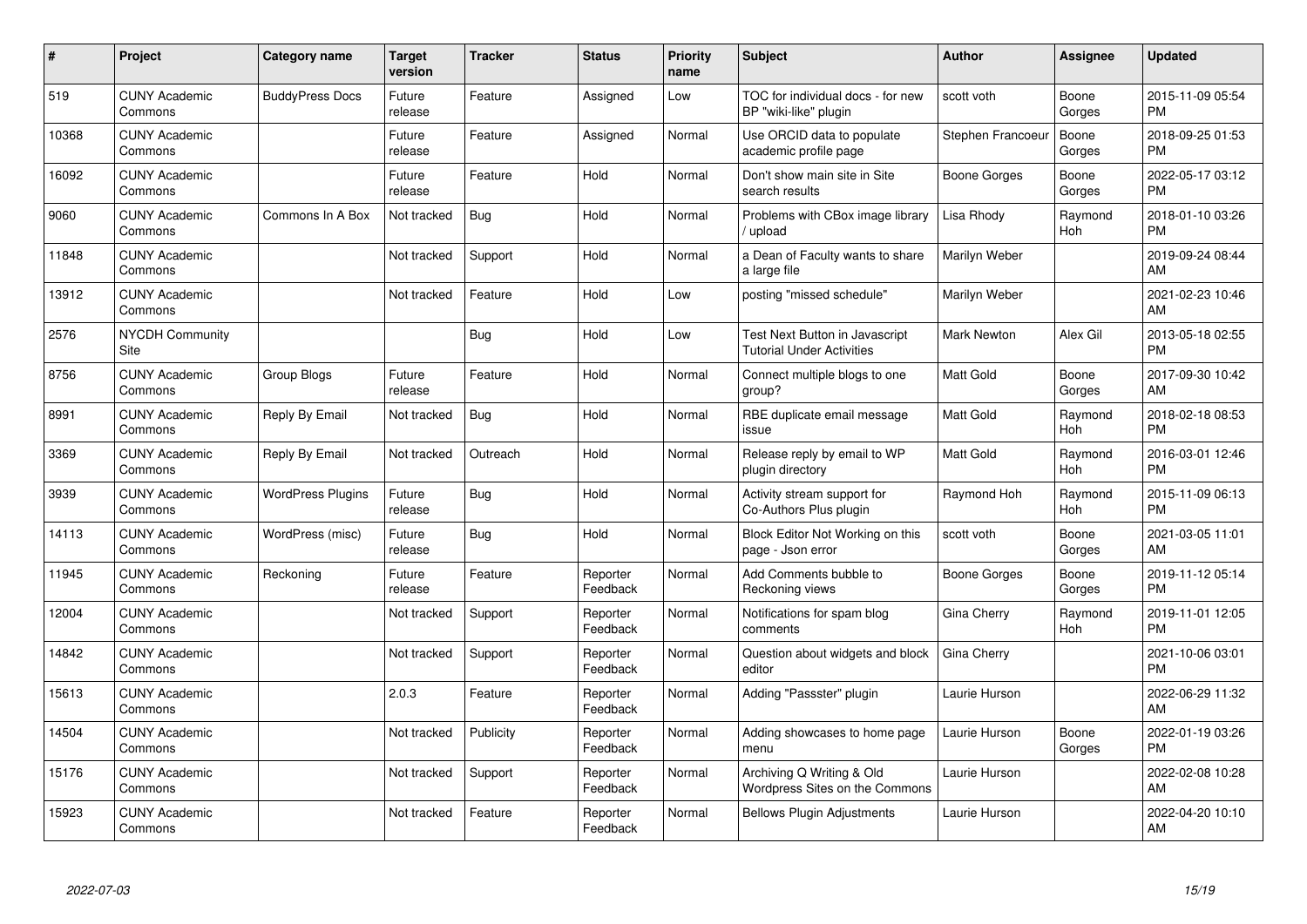| #     | Project                         | <b>Category name</b>     | Target<br>version | <b>Tracker</b> | <b>Status</b>        | <b>Priority</b><br>name | <b>Subject</b>                                                   | <b>Author</b> | <b>Assignee</b>     | <b>Updated</b>                |
|-------|---------------------------------|--------------------------|-------------------|----------------|----------------------|-------------------------|------------------------------------------------------------------|---------------|---------------------|-------------------------------|
| 11415 | <b>CUNY Academic</b><br>Commons | <b>WordPress Plugins</b> | Not tracked       | Bug            | Reporter<br>Feedback | Normal                  | <b>Blog Subscriptions in Jetpack</b>                             | Laurie Hurson |                     | 2019-05-14 10:34<br>AM        |
| 9289  | <b>CUNY Academic</b><br>Commons | <b>WordPress Plugins</b> | Future<br>release | Bug            | Reporter<br>Feedback | Normal                  | Email Users Plugin                                               | Laurie Hurson | Boone<br>Gorges     | 2018-10-24 12:34<br><b>PM</b> |
| 12121 | <b>CUNY Academic</b><br>Commons | <b>WordPress Plugins</b> | 2.0.3             | Feature        | Reporter<br>Feedback | Normal                  | Embedding H5P Iframes on<br><b>Commons Site</b>                  | Laurie Hurson | Boone<br>Gorges     | 2022-06-29 11:32<br>AM        |
| 11131 | <b>CUNY Academic</b><br>Commons |                          | Future<br>release | Feature        | Reporter<br>Feedback | Normal                  | Image Annotation Plugins                                         | Laurie Hurson |                     | 2019-02-26 11:33<br>AM        |
| 12484 | <b>CUNY Academic</b><br>Commons |                          | Not tracked       | Support        | Reporter<br>Feedback | Normal                  | Sign up Code for COIL Course<br>starting in March                | Laurie Hurson | Matt Gold           | 2020-03-02 02:26<br><b>PM</b> |
| 12446 | <b>CUNY Academic</b><br>Commons | Groups (misc)            | Future<br>release | Feature        | Reporter<br>Feedback | Normal                  | Toggle default site to group forum<br>posting                    | Laurie Hurson | Laurie Hurson       | 2020-03-10 11:57<br>AM        |
| 14538 | <b>CUNY Academic</b><br>Commons |                          | Not tracked       | Support        | Reporter<br>Feedback | Normal                  | <b>Weebly To Commons</b>                                         | Laurie Hurson |                     | 2021-09-14 10:47<br>AM        |
| 9211  | <b>CUNY Academic</b><br>Commons | <b>WordPress Plugins</b> | Future<br>release | Support        | Reporter<br>Feedback | Normal                  | Auto-Role Setting in Forum Plugin<br>Causing Some Confusion      | Luke Waltzer  | Boone<br>Gorges     | 2018-03-13 11:44<br>AM        |
| 5317  | <b>CUNY Academic</b><br>Commons | Group Blogs              | Not tracked       | Bug            | Reporter<br>Feedback | Normal                  | Notifications of New Post Didn't<br>Come                         | Luke Waltzer  | Samantha<br>Raddatz | 2016-03-21 10:41<br><b>PM</b> |
| 6356  | <b>CUNY Academic</b><br>Commons | <b>WordPress Plugins</b> | Future<br>release | <b>Bug</b>     | Reporter<br>Feedback | Low                     | Should Subscribe2 be<br>deprecated?                              | Luke Waltzer  |                     | 2017-03-20 12:20<br>PM        |
| 6644  | <b>CUNY Academic</b><br>Commons |                          | Not tracked       | Bug            | Reporter<br>Feedback | High                    | White Screen at Login Pge                                        | Luke Waltzer  | Raymond<br>Hoh      | 2016-11-21 10:34<br><b>PM</b> |
| 12741 | <b>CUNY Academic</b><br>Commons | <b>WordPress Plugins</b> | Not tracked       | Support        | Reporter<br>Feedback | Normal                  | <b>Tableau Public Viz Block</b>                                  | Marilyn Weber | Raymond<br>Hoh      | 2020-05-12 11:00<br>AM        |
| 13034 | <b>CUNY Academic</b><br>Commons |                          | Not tracked       | Support        | Reporter<br>Feedback | Normal                  | a site is asking people to join the<br>Commons to get a download | Marilyn Weber |                     | 2020-07-12 07:23<br>AM        |
| 13255 | <b>CUNY Academic</b><br>Commons |                          | Not tracked       | Support        | Reporter<br>Feedback | Normal                  | Accessibility problems                                           | Marilyn Weber |                     | 2020-09-01 05:48<br><b>PM</b> |
| 15370 | <b>CUNY Academic</b><br>Commons |                          |                   | Support        | Reporter<br>Feedback | Normal                  | All-in-One Event Calendar?                                       | Marilyn Weber |                     | 2022-02-17 11:03<br><b>AM</b> |
| 11787 | <b>CUNY Academic</b><br>Commons |                          | Not tracked       | Support        | Reporter<br>Feedback | Normal                  | automated comments notifications<br>on ZenDesk                   | Marilyn Weber |                     | 2019-08-26 06:18<br><b>PM</b> |
| 13975 | <b>CUNY Academic</b><br>Commons | Social Paper             | Not tracked       | Support        | Reporter<br>Feedback | Normal                  | can't approve comments on Social   Marilyn Weber<br>Paper paper  |               |                     | 2021-02-12 09:33<br><b>AM</b> |
| 10657 | <b>CUNY Academic</b><br>Commons |                          | Not tracked       | Support        | Reporter<br>Feedback | Normal                  | child theme problems                                             | Marilyn Weber |                     | 2018-11-08 01:19<br><b>PM</b> |
| 11149 | <b>CUNY Academic</b><br>Commons |                          | Not tracked       | Support        | Reporter<br>Feedback | Normal                  | comments getting blocked                                         | Marilyn Weber | Raymond<br>Hoh      | 2019-03-26 11:40<br>AM        |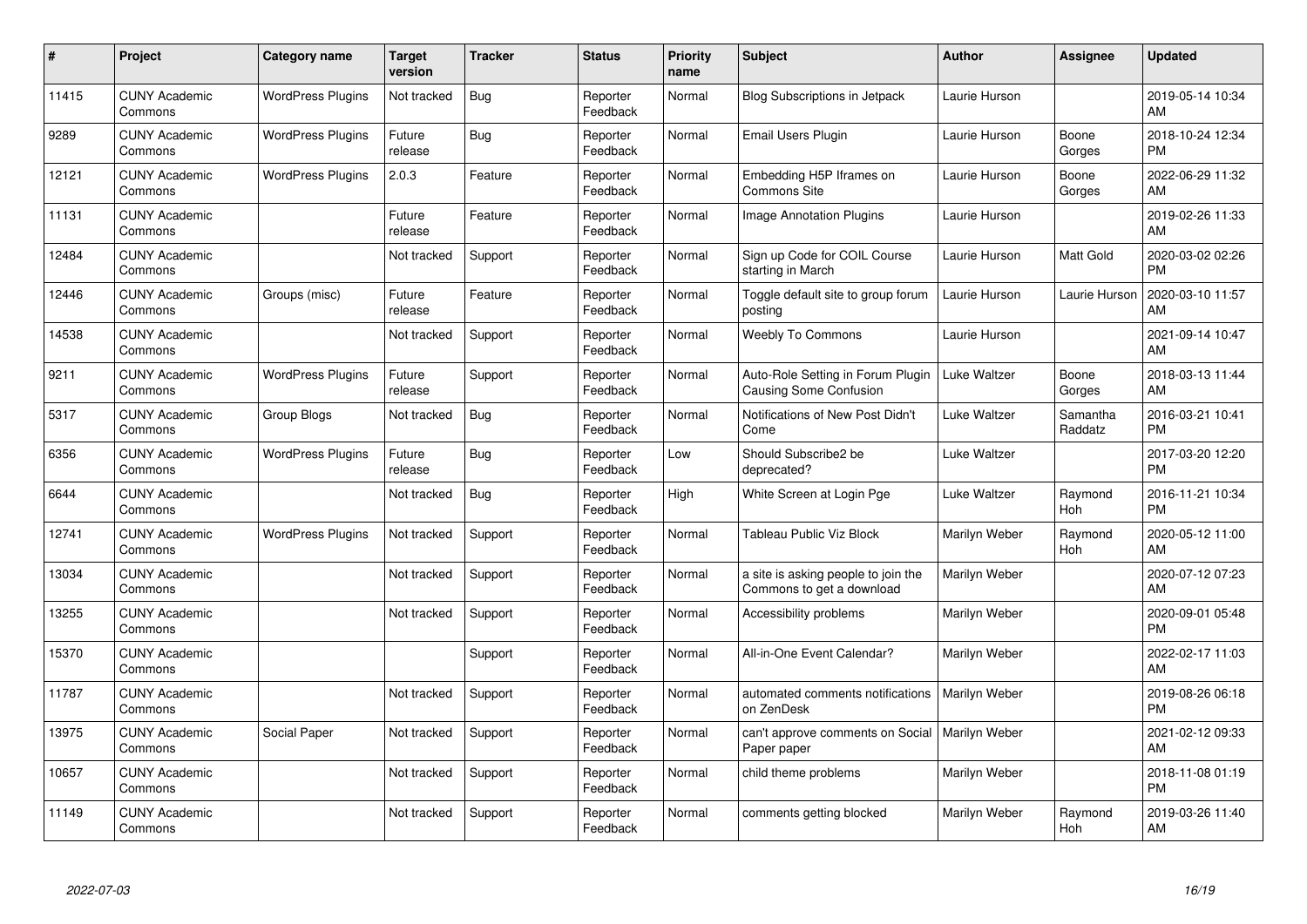| #     | <b>Project</b>                  | <b>Category name</b>       | <b>Target</b><br>version | <b>Tracker</b> | <b>Status</b>        | <b>Priority</b><br>name | <b>Subject</b>                                                                                | <b>Author</b>      | <b>Assignee</b> | <b>Updated</b>                |
|-------|---------------------------------|----------------------------|--------------------------|----------------|----------------------|-------------------------|-----------------------------------------------------------------------------------------------|--------------------|-----------------|-------------------------------|
| 13328 | <b>CUNY Academic</b><br>Commons | Group Forums               | Not tracked              | <b>Bug</b>     | Reporter<br>Feedback | Normal                  | cross-posting in two related<br>groups                                                        | Marilyn Weber      | Raymond<br>Hoh  | 2020-09-15 10:39<br><b>PM</b> |
| 11509 | <b>CUNY Academic</b><br>Commons |                            | Not tracked              | Support        | Reporter<br>Feedback | Normal                  | deleted Page causing a Menu<br>problem?                                                       | Marilyn Weber      |                 | 2019-06-04 09:54<br>AM        |
| 15260 | <b>CUNY Academic</b><br>Commons |                            |                          | Support        | Reporter<br>Feedback | Normal                  | Diacritical markings   European<br><b>Stages</b>                                              | Marilyn Weber      |                 | 2022-02-04 08:16<br>AM        |
| 9207  | <b>CUNY Academic</b><br>Commons |                            | Future<br>release        | Support        | Reporter<br>Feedback | Normal                  | display dashboards made in<br>Tableau?                                                        | Marilyn Weber      | Boone<br>Gorges | 2018-04-10 10:42<br>AM        |
| 15655 | <b>CUNY Academic</b><br>Commons |                            | 2.0.3                    | Support        | Reporter<br>Feedback | Normal                  | Event Aggregator plugin?                                                                      | Marilyn Weber      |                 | 2022-06-29 11:32<br>AM        |
| 14398 | <b>CUNY Academic</b><br>Commons |                            | Not tracked              | Support        | Reporter<br>Feedback | Normal                  | Events plug-in notification problem                                                           | Marilyn Weber      |                 | 2021-05-11 11:21<br>AM        |
| 15169 | <b>CUNY Academic</b><br>Commons |                            | 2.0.3                    | Support        | Reporter<br>Feedback | Normal                  | new Prelude website zipfiles for<br>custom theme and other files.                             | Marilyn Weber      |                 | 2022-06-29 11:32<br>AM        |
| 14074 | <b>CUNY Academic</b><br>Commons | WordPress (misc)           | Not tracked              | Support        | Reporter<br>Feedback | Normal                  | page password protection problem                                                              | Marilyn Weber      |                 | 2021-03-02 11:03<br>AM        |
| 11971 | <b>CUNY Academic</b><br>Commons | <b>Email Notifications</b> | Future<br>release        | Bug            | Reporter<br>Feedback | Low                     | Pictures obscured in emailed post<br>notifications                                            | Marilyn Weber      | Raymond<br>Hoh  | 2019-11-21 01:14<br><b>PM</b> |
| 11771 | <b>CUNY Academic</b><br>Commons |                            | Not tracked              | Support        | Reporter<br>Feedback | Normal                  | post displays in sections                                                                     | Marilyn Weber      |                 | 2019-08-20 10:34<br>AM        |
| 14900 | <b>CUNY Academic</b><br>Commons |                            | Not tracked              | Support        | Reporter<br>Feedback | Normal                  | previous theme?                                                                               | Marilyn Weber      |                 | 2021-10-25 10:31<br>AM        |
| 16110 | <b>CUNY Academic</b><br>Commons |                            |                          | Support        | Reporter<br>Feedback | Normal                  | remove Creative Commons<br>license from pages?                                                | Marilyn Weber      | Raymond<br>Hoh  | 2022-05-17 06:11<br><b>PM</b> |
| 16099 | <b>CUNY Academic</b><br>Commons |                            |                          | Support        | Reporter<br>Feedback | Normal                  | request for Newsletter Glue                                                                   | Marilyn Weber      |                 | 2022-05-13 12:14<br><b>PM</b> |
| 12360 | <b>CUNY Academic</b><br>Commons | <b>WordPress Themes</b>    | Not tracked              | Bug            | Reporter<br>Feedback | Normal                  | site just says "DANTE We are<br>currently in maintenance mode,<br>please check back shortly." | Marilyn Weber      |                 | 2020-02-04 12:13<br><b>PM</b> |
| 12350 | <b>CUNY Academic</b><br>Commons | <b>Blogs (BuddyPress)</b>  | Not tracked              | Support        | Reporter<br>Feedback | Normal                  | URL creation problem                                                                          | Marilyn Weber      |                 | 2020-02-03 11:27<br>AM        |
| 14784 | <b>CUNY Academic</b><br>Commons |                            |                          | Support        | Reporter<br>Feedback | Normal                  | User report of logo problem when<br>using Customizer theme                                    | Marilyn Weber      |                 | 2021-09-17 10:25<br>AM        |
| 10273 | <b>CUNY Academic</b><br>Commons | Registration               | Not tracked              | Support        | Reporter<br>Feedback | Normal                  | users combining CF and campus<br>address                                                      | Marilyn Weber      |                 | 2019-09-18 10:58<br>AM        |
| 2573  | <b>NYCDH Community</b><br>Site  |                            |                          | Feature        | Reporter<br>Feedback | Normal                  | Add dh nyc twitter list feed to site                                                          | <b>Mark Newton</b> | Matt Gold       | 2013-05-16 11:42<br><b>PM</b> |
| 10769 | <b>CUNY Academic</b><br>Commons | <b>WordPress Themes</b>    | Not tracked              | Bug            | Reporter<br>Feedback | Normal                  | 2011 Theme Sidebar                                                                            | Mark Webb          |                 | 2018-12-04 04:09<br><b>PM</b> |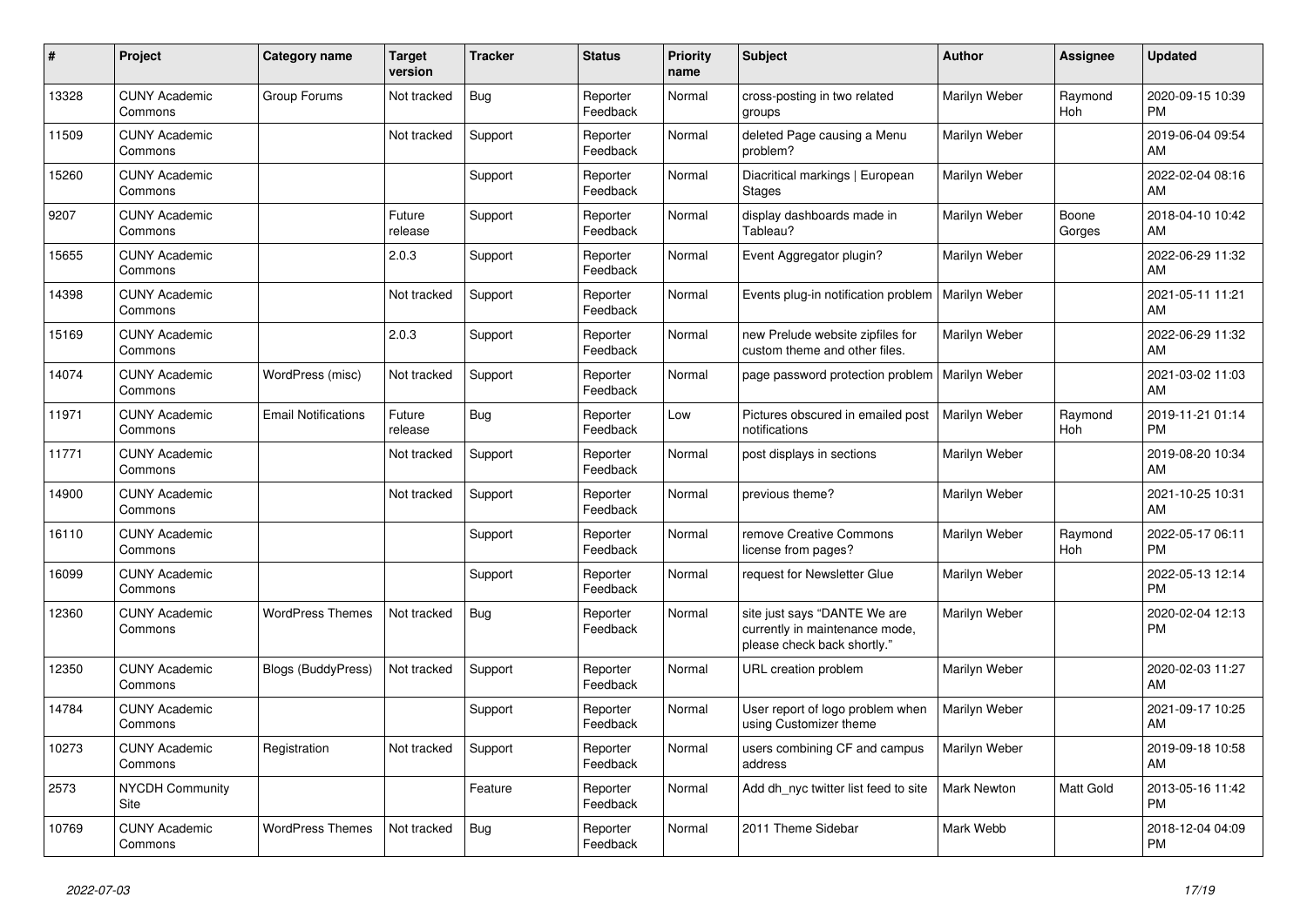| #     | Project                         | <b>Category name</b>       | Target<br>version | <b>Tracker</b> | <b>Status</b>        | <b>Priority</b><br>name | <b>Subject</b>                                                                                  | <b>Author</b>           | Assignee            | <b>Updated</b>                |
|-------|---------------------------------|----------------------------|-------------------|----------------|----------------------|-------------------------|-------------------------------------------------------------------------------------------------|-------------------------|---------------------|-------------------------------|
| 11120 | <b>CUNY Academic</b><br>Commons | <b>WordPress Plugins</b>   | Not tracked       | <b>Bug</b>     | Reporter<br>Feedback | Normal                  | Events Manager Events Not<br>Showing Up                                                         | Mark Webb               |                     | 2019-02-27 04:10<br><b>PM</b> |
| 10678 | <b>CUNY Academic</b><br>Commons |                            | Not tracked       | <b>Bug</b>     | Reporter<br>Feedback | High                    | Newsletter Plugin Not Sending<br><b>Out Newsletters</b>                                         | Mark Webb               | Boone<br>Gorges     | 2019-09-16 09:38<br><b>PM</b> |
| 10262 | <b>CUNY Academic</b><br>Commons |                            | Not tracked       | Bug            | Reporter<br>Feedback | Normal                  | Newsletter Plugin: Broken Image<br>at Bottom of All Newsletters                                 | Mark Webb               | Raymond<br>Hoh      | 2018-08-30 05:17<br><b>PM</b> |
| 6014  | <b>CUNY Academic</b><br>Commons | Publicity                  | Future<br>release | Publicity      | Reporter<br>Feedback | Normal                  | Google search listing                                                                           | <b>Matt Gold</b>        | Boone<br>Gorges     | 2016-09-21 03:48<br><b>PM</b> |
| 1544  | <b>CUNY Academic</b><br>Commons | Groups (misc)              | Future<br>release | Feature        | Reporter<br>Feedback | Normal                  | Group Filtering and Sorting                                                                     | Matt Gold               | Chris Stein         | 2019-03-01 02:25<br><b>PM</b> |
| 9947  | <b>CUNY Academic</b><br>Commons | <b>WordPress Plugins</b>   | Future<br>release | Feature        | Reporter<br>Feedback | Normal                  | Install H5P quiz plugin                                                                         | <b>Matt Gold</b>        | Boone<br>Gorges     | 2018-09-11 11:01<br>AM        |
| 1456  | <b>CUNY Academic</b><br>Commons | Group Invitations          | Future<br>release | Feature        | Reporter<br>Feedback | Low                     | Invite to Group Button from Profile<br>Field                                                    | <b>Matt Gold</b>        | Samantha<br>Raddatz | 2015-11-09 05:59<br><b>PM</b> |
| 7115  | <b>CUNY Academic</b><br>Commons | Groups (misc)              | Future<br>release | Feature        | Reporter<br>Feedback | Normal                  | make licensing info clear during<br>group creation                                              | Matt Gold               | Raymond<br>Hoh      | 2020-12-08 11:32<br>AM        |
| 9979  | <b>CUNY Academic</b><br>Commons | <b>Email Notifications</b> | Not tracked       | Bug            | Reporter<br>Feedback | Normal                  | Reports of slow email activation<br>emails                                                      | <b>Matt Gold</b>        | Boone<br>Gorges     | 2018-08-29 09:40<br><b>PM</b> |
| 10040 | <b>CUNY Academic</b><br>Commons | WordPress (misc)           | Not tracked       | Bug            | Reporter<br>Feedback | Normal                  | User doesn't see full list of themes                                                            | <b>Matt Gold</b>        | Boone<br>Gorges     | 2018-07-25 10:12<br>AM        |
| 11449 | <b>CUNY Academic</b><br>Commons | WordPress - Media          | Not tracked       | Support        | Reporter<br>Feedback | Normal                  | Cloning Media Library for JITP<br>from Staging to Production Site                               | Patrick DeDauw          | Boone<br>Gorges     | 2019-05-13 12:00<br><b>PM</b> |
| 14483 | <b>CUNY Academic</b><br>Commons | WordPress - Media          | Not tracked       | <b>Bug</b>     | Reporter<br>Feedback | Normal                  | <b>Wordpress PDF Embed Stopped</b><br>Working after JITP Media Clone                            | Patrick DeDauw          | Boone<br>Gorges     | 2021-05-20 01:51<br><b>PM</b> |
| 8675  | <b>CUNY Academic</b><br>Commons | User Onboarding            | Future<br>release | <b>Bug</b>     | Reporter<br>Feedback | Low                     | Add new User search screen calls<br>for the input of email address but<br>doesn't work with one | Paul Hebert             | Boone<br>Gorges     | 2017-10-11 11:17<br>AM        |
| 16290 | <b>CUNY Academic</b><br>Commons |                            |                   | Feature        | Reporter<br>Feedback | Normal                  | Add Table Of Contents Block<br>plug-in                                                          | Raffi<br>Khatchadourian |                     | 2022-06-24 10:26<br><b>AM</b> |
| 15516 | <b>CUNY Academic</b><br>Commons | <b>WordPress Plugins</b>   |                   | Bug            | Reporter<br>Feedback | Normal                  | Can't publish or save draft of post<br>on wordpress.com                                         | Raffi<br>Khatchadourian | Raymond<br>Hoh      | 2022-03-02 05:52<br><b>PM</b> |
| 11077 | <b>CUNY Academic</b><br>Commons | Events                     | Not tracked       | Feature        | Reporter<br>Feedback | Normal                  | Show event category description<br>in event list view                                           | Raffi<br>Khatchadourian |                     | 2019-02-12 10:38<br><b>PM</b> |
| 15242 | <b>CUNY Academic</b><br>Commons | Performance                | Not tracked       | Bug            | Reporter<br>Feedback | Normal                  | Slugist site                                                                                    | Raffi<br>Khatchadourian | Boone<br>Gorges     | 2022-02-07 11:14<br><b>AM</b> |
| 14983 | <b>CUNY Academic</b><br>Commons | WordPress (misc)           | Not tracked       | Support        | Reporter<br>Feedback | Normal                  | "Read More" tag not working                                                                     | Rebecca Krisel          | Raymond<br>Hoh      | 2021-11-23 01:17<br><b>PM</b> |
| 5826  | <b>CUNY Academic</b><br>Commons | <b>WordPress Plugins</b>   | Future<br>release | Support        | Reporter<br>Feedback | Normal                  | Remove Subscription Options<br>plugin from directory                                            | Sarah Morgano           | Sarah<br>Morgano    | 2016-10-21 04:14<br><b>PM</b> |